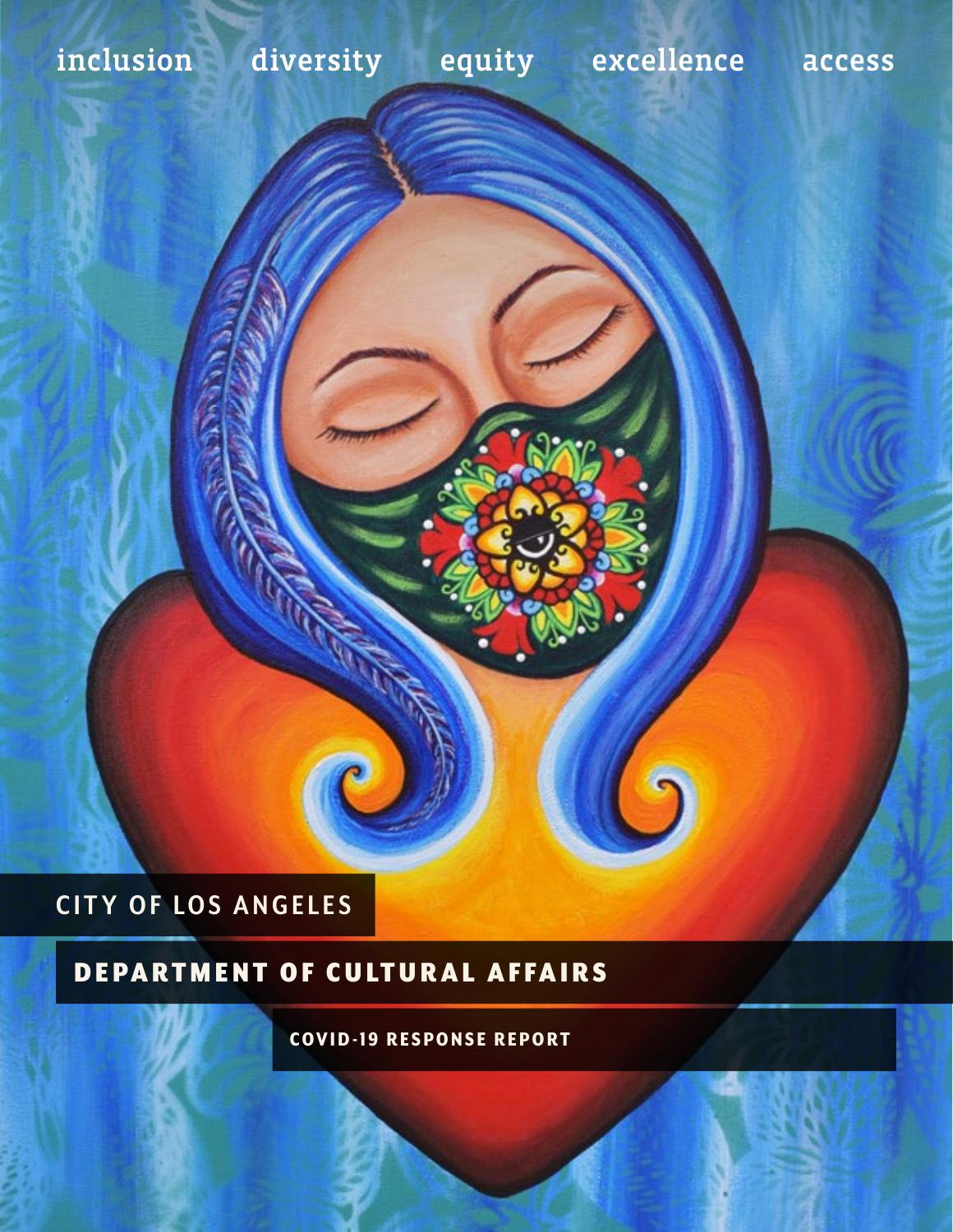



### COVID-19 RESPONSE REPORT

#### CITY OF LOS ANGELES DEPARTMENT OF CULTURAL AFFAIRS

#### City of Los Angeles

**Eric Garcetti Mayor City of Los Angeles**

**Mike Feuer Los Angeles City Attorney**

**Ron Galperin Los Angeles City Controller**

#### Los Angeles City Council

**Nury Martinez Los Angeles City Council President Councilwoman, Sixth District**

> **Gilbert Cedillo District 1**

**Paul Krekorian District 2**

**Bob Blumenfield District 3**

**Nithya Raman District 4**

**Paul Koretz District 5**

**Monica Rodriguez District 7**

**Marqueece Harris-Dawson District 8**

> **Curren D. Price, Jr. District 9**

**Mark Ridley-Thomas District 10**

> **Mike Bonin District 11**

**John S. Lee District 12**

**Mitch O'Farrell District 13**

**Kevin de Leon District 14**

**Joe Buscaino District 15**

#### City of Los Angeles Department of Cultural Affairs

Senior Staff:

**Danielle Brazell General Manager**

**Daniel Tarica Assistant General Manager**

**Will Caperton y Montoya Director of Marketing, Development, and Design Strategy**

> **Felicia Filer Public Art Division Director**

> **Alma Gibson General Administrative and Support Program Director**

**Ben Johnson Performing Arts Program Director**

**Joe Smoke Grants Administration Division Director**

#### Cultural Affairs Commission

**Elisa Scrafano President**

**Thien Ho Vice President**

**Evonne Gallardo Charmaine Jefferson**

> **Ray Jimenez Eric Paquette Robert Vinson**

#### **Artists Credits**

Front Cover: **Lilliflor Ramirez**, *Cuidate*, DCA Art of Well-Being Initiative, Digital, 2021

Inside Back Cover: **Jaqui Smith**, *Wear A Mask*, DCA Art of Well-Being Initiative, Digital, 2021

Back Cover: **Cynthia Navarro**, *Protect Your Loved Ones*, DCA Art of Well-Being Initiative, Digital, 2021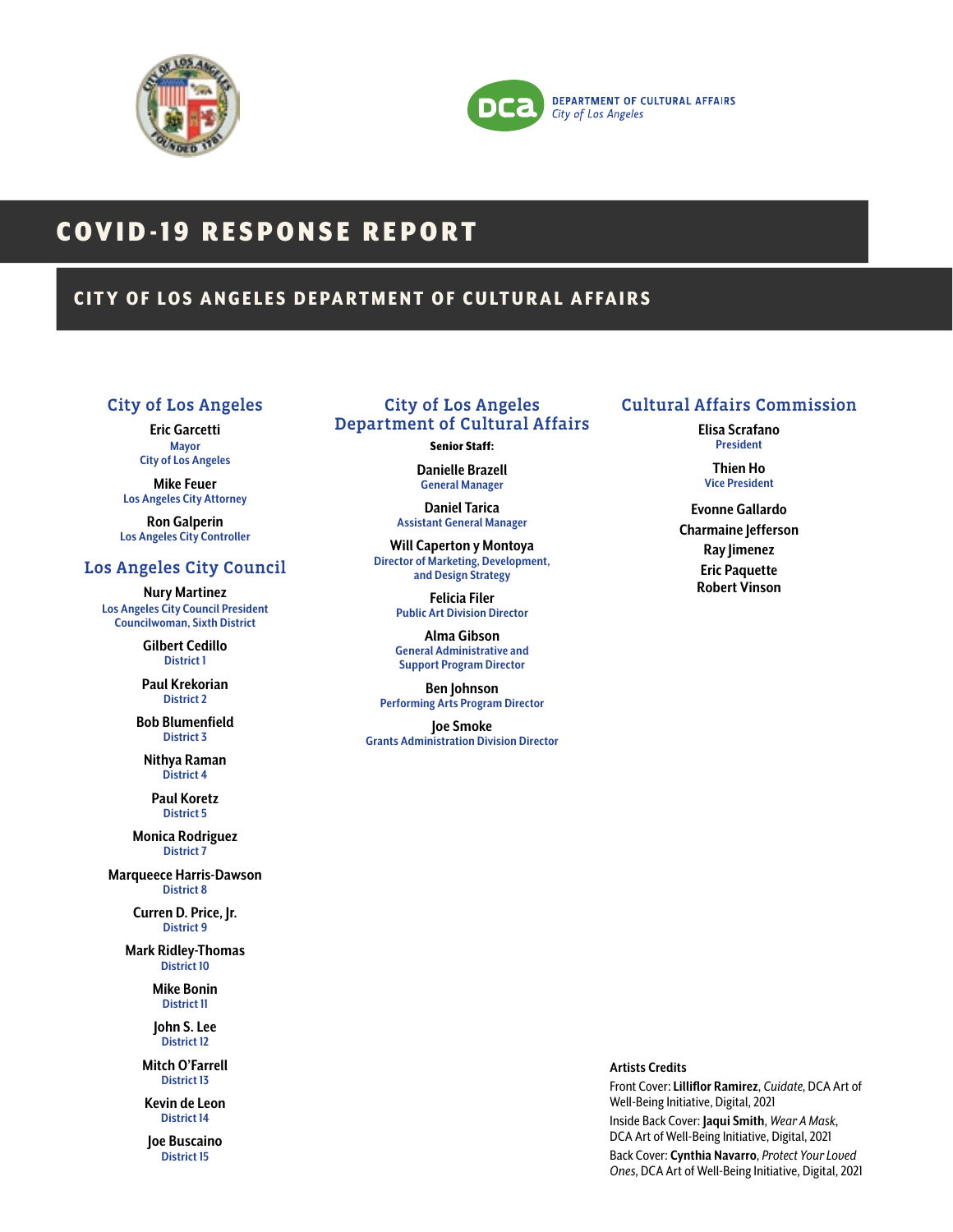## GENERAL MANAGER'S STATEMENT

#### "DCA continues to act quickly and effectively."

As we progress through the almost insurmountable pain and loss of the COVID-19 pandemic, I would like to reflect on the admirable effort on the part of the City's committed and dedicated **Department of Cultural Affairs (DCA)**. DCA's inspiring workers stepped up as a team and went above and beyond the call of duty to continue to serve the residents of our great City and its visitors amidst a historic global crisis.

DCA continues to act quickly and efficiently to address the rapidly changing circumstances, meeting shortterm priorities, while remaining steadfast on long-term goals for the City. DCA continues to leverage precious cultural and creative resources as drivers of economic activity, workforce development, and belonging, as well as employ strategies that counter the negative impacts of these crises.

## The **COVID-19 pandemic** has dramatically shifted the environment in which we operate. I am proud of the work we are accomplishing together post *Safer at Home* over the past many weeks and months.

While many of the objectives we established together as a Department shifted temporarily, we continue to advance the goals originally outlined in DCA's Operating Plan.

Building on the success of DCA over the past several years, we have made great strides in restoring baseline arts and cultural services to meet the demand of visitors and residents for free and affordable cultural offerings. As a result, **I am pleased to report a significant number of people served virtually to date during the COVID-19 pandemic through cultural festivals, art classes, and direct support to artists and nonprofit arts organizations.**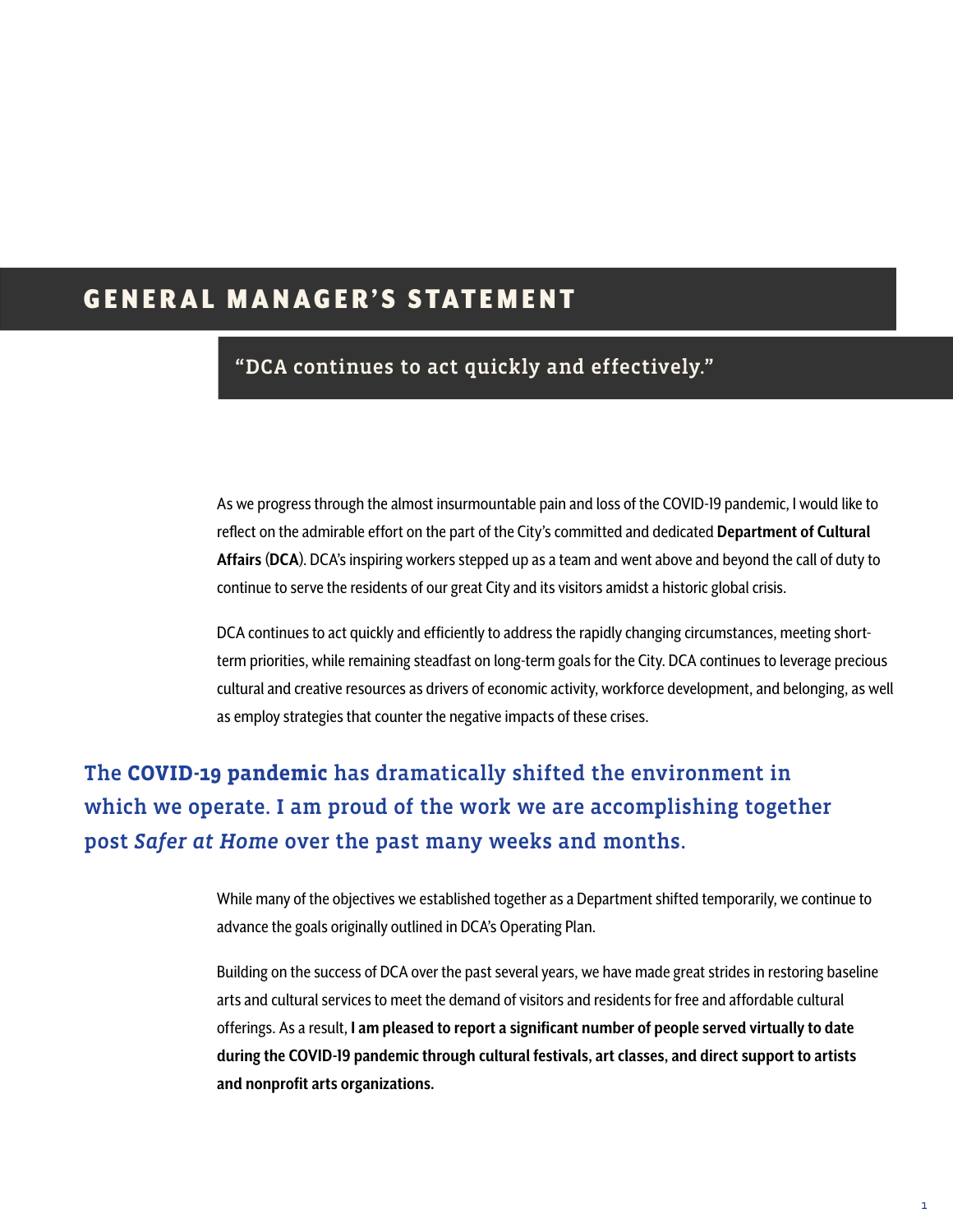#### City of Los Angeles Department of Cultural Affairs General Manager's Statement

With a \$16.3 million investment by the City, by mid-year in Fiscal Year 2020/21, DCA served 1,888,253 residents and visitors including: more than 1.2 million individuals served by grant-funded projects; 296,184 social media followers and website users; 244,413 community arts participants in DCA's Neighborhood Arts and Cultural Centers; 74,986 audience members served by our performing arts programming; and 73,750 program participants served via public art programming.

> DCA consistently plays a leading role in delivering high-quality arts and cultural services through: **Community Arts; Grants Administration; Public Art; Performing Arts; and Marketing, Development, Design, and Digital Research through a Cultural Equity rubric of Inclusion, Diversity, Equity, Excellence, and Access**.

> Amongst our Department's great achievements in this year of turmoil, we are proud to have announced our next **Poet Laureate of the City of Los Angeles**, **Lynne Thompson**, a renowned and treasured local educator and literary idol. Amongst Thompson's artistic accolades are the *Marsh Hawk Prize*, *Perugia Book Award*, and the *Great Lakes Colleges Association's New Writers Award*. Through her tenure as Poet Laureate, Thompson will serve as an official ambassador of LA's arts community, promoting poetry across the City and celebrating its rich literary tradition and culture. The **City of Los Angeles Poet Laureate Program** is a proud collaboration between DCA and the Los Angeles Public Library (LAPL) aiming to enhance the presence and appreciation of poetry and the literary arts in Los Angeles, and to engage Angelenos who have limited exposure to poetry and other forms of expressive writing.

> Continuing on the subject of poetry, on this year's list we also highlight **Amanda Gorman**, **LA's first Youth Poet Laureate** and an alumnus of the DCA grant-funded literary arts program **WriteGirl**. She awed audiences all over the world with her poem *"The Hill We Climb*" at this year's presidential inauguration on January 20 and with *"Chorus of Captains"* at the Super Bowl on February 7, launching a national re-awakening and renewed interest towards the poetry artform while representing her native LA and DCA. Her poetic acumen and poised performance illustrate what access, mentoring, and representation can inspire. Her story and others that do not receive national attention demonstrate the impact of the arts and the services that the Department consistently offers.

The poetry does not end there, however. At this year's **Golden Globe Awards**, broadcast to an audience of over **18.3 million viewers** on NBC by the Hollywood Foreign Press Association, Los Angeles's young poets, served by DCA grantee, **Get Lit – Words Ignite**, were prominently featured. The young creators expressed their art, aspirations, and dreams through poetry highlighting the success of the program.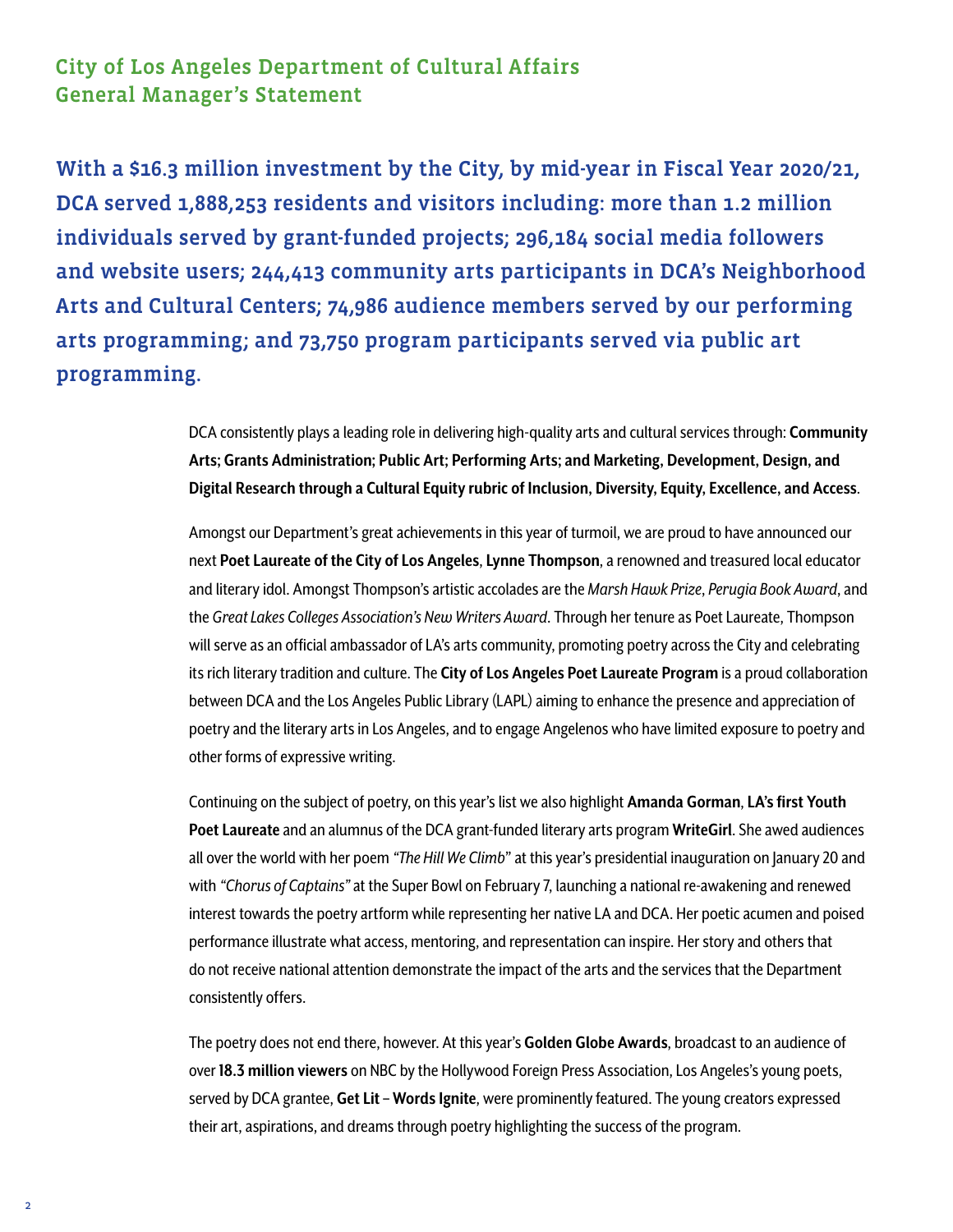

All three poetry events demonstrate the **power and significance of arts, culture, and creativity** on a wide scale, renewing interest both nationally and locally, and opening avenues for LA's young people who participate in DCA's programs. We congratulate and applaud all the artists, writers, and educators that took part in these poetry moments of uplifting and healing.

Beyond the national/international spotlight, DCA has remained steadfast in its local efforts by finding innovative ways to continue engaging the public. For example, one of DCA's most famous and well-respected cultural programs, the **City of Los Angeles (COLA) Individual Artist Fellowships Performance Series and Visual Arts Exhibition** was not able to take place physically for the first time in 23 years, but launched virtually with the exhibition and performances premiering and showcasing the new artworks created in a digital format, while addressing the immediate impact on COVID-19 on the arts. **Selected artists for the 2020 COLA Individual Artist Fellowships included: Tanya Aguiñiga, Amir H. Fallah, YoungEun Kim, Elana Mann, Hillary Mushkin, Alison O'Daniel, Roxanne Steinberg, Vincent Ramos, Steven Reigns, Shizu Saldamando, Holly J. Tempo, Mia Doi Todd, Jeffrey Vallance, and Lisa Diane Wedgeworth**.

Each grant applicant demonstrated an exemplary career of professional public presentations for more than 15 years, centered in the LA region. COLA is one of the seven grant-categories offered annually by DCA, and all of the categories honor the synergetic relationship between Los Angeles, its creative fields, the spectrum of local talent, our collective cultural history, and our stature as an international center for creative entrepreneurship.

**DCA has continued building on this successful digital format with the 2021 COLA Fellows: Neel Agrawal, Noel Alumit, Edgar Arceneaux, Maura Brewer, Nao Bustamante, Jedediah Caesar, Michael Datcher, Sarah Elgart, Neha Choksi, Lia Halloran, Phung Huynh, Farrah Karapetian, Ruben Ochoa and Umar Rashid**. These fellows produced a new body of work with grants of \$10,000 each, and their original works premiered this spring. We look forward to lessons learned through this new form of engagement and to building on the future of this program.

DCA's success as a cultural and civic agency has also garnered the attention of other regional cultural and civic leaders and organizations. Many of our team were invited to participate in regional convenings to speak about the roles of the arts in re-imagining the future.

> Councilmember **Mark Ridley-Thomas** invited DCA's General Manager (GM) to speak to the state of the arts at his most recent Empowerment Congress. The **Pasadena Tournament of Roses Foundation** also reached out and invited the GM to speak to the arts sector's needs, specifically, access to community arts programs.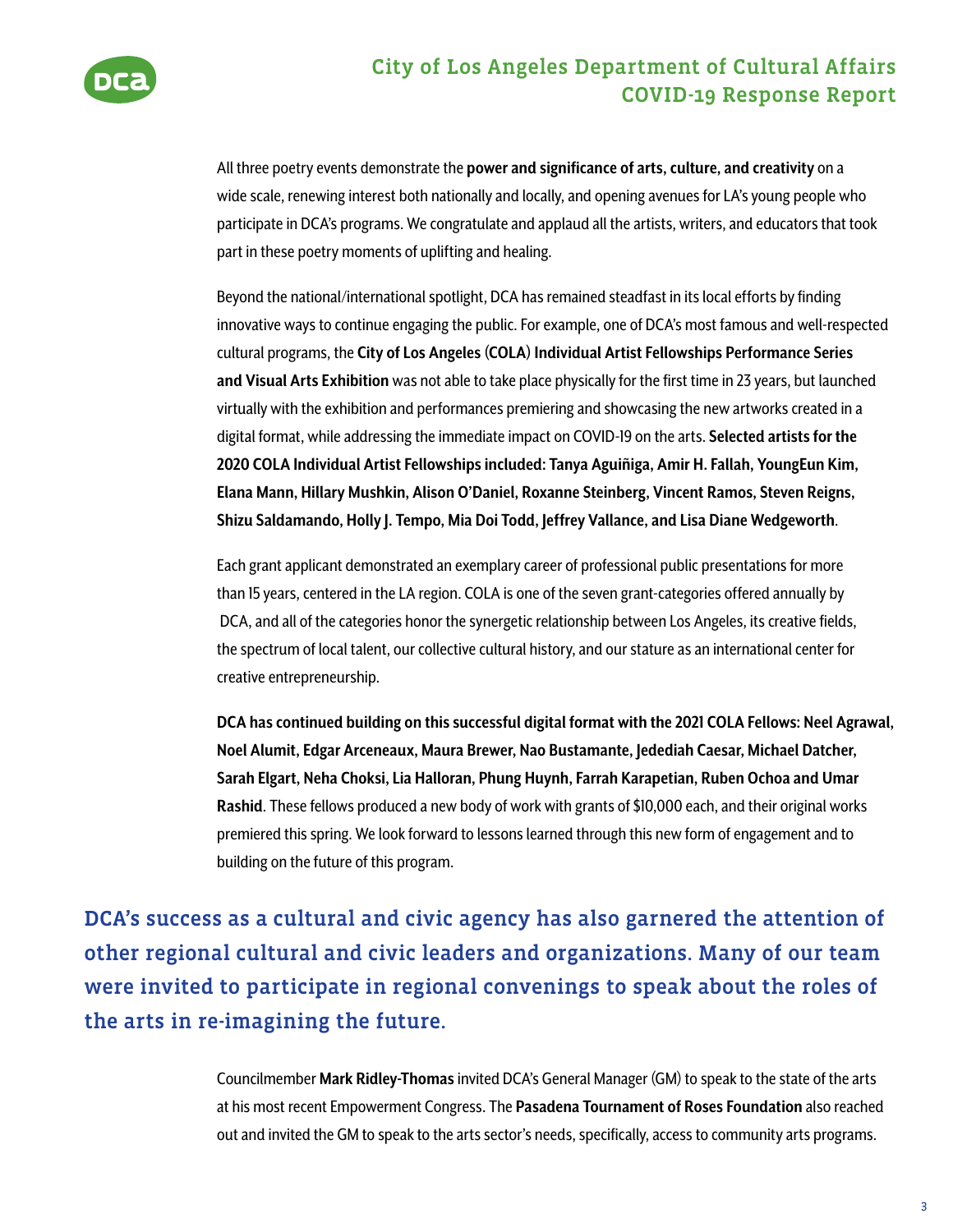#### City of Los Angeles Department of Cultural Affairs General Manager's Statement

The Foundation sought the GM's insights about access to the arts within the framework of the pandemic and knowledge of regional gaps and opportunities.

Undergirding this interest is a recent *LA Times* piece by **Marc Swed**. He mentions the need for a federal **Department of Culture** to set a tone of a "national ambition." Swed's article and the recent invitations to speak invigorate the conversation about the necessity of art and cultural programming in providing economic benefit, empathy, and wellbeing as positive outcomes. He also mentioned the financial hardships that have hit the arts community and the need for a WPA style program for artists. Cultural critics from across the nation have addressed this subject with articles appearing in *The New York Times*, *The Washington Post*, and the *San Francisco Chronicle*, elevating this conversation from a regional to a national level.

Shifting our focus to education: last year, in partnership with **California State University**, **Los Angeles** (Cal State LA), DCA launched its inaugural **Community Teaching Artist Certificate Program**, the first of its kind in the nation. The program received 30 applicants with 25 being accepted to make up the first cohort. Classes began in March, 2020, but quickly migrated to an online format in response to *Safer at Home Order*, and participants continued without interruption. The program recruited students for the fall as well. This stackable certificate program is designed for artists who teach in community arts centers, galleries, museums, and theaters, and non-arts settings. The program codifies core competencies in cross-cultural connection and communication, classroom management, and trauma-informed pedagogy.

Yet, amidst the crisis, the Department has not forgotten its role, not only as a cultural driver, but also as civic servant. This is something that cannot remain unstated and that truly showed, amidst this pandemic, as every classification participated in the **Disaster Service Worker Program for Public Employees** which continues today. From the General Manager and Assistant General Manager to DCA's Division Directors, Arts Managers, Art Center Directors, Arts Instructors, and Community Services Workers, the Department showed up to serve with more than 11,500 combined hours. DCA sincerely appreciates all the employees who served in this program in various capacities, from telephone assistance, working in shelters, and at vaccination sites to meet the needs of residents.

Additionally, DCA's Neighborhood Arts and Cultural Centers have served as emergency testing and vaccination sites. The **William Reagh Photography Center and the Frida Kahlo Theater**, one of DCA's public/private partnership arts facilities, for instance, served as a **COVID-19 vaccination site** for teachers and for grocery, restaurant, and childcare workers not already receiving vaccinations via unions. The pop-up site also utilized the parking lot to serve individuals who were able to register in advance through outreach from Councilmember Gil Cedillo's office in Council District 1.

Building on top of this community care and emergency response work, DCA's Marketing, Development, Design, and Digital Research Division launched the **Art of Well-Being COVID-19 Messaging Initiative** in order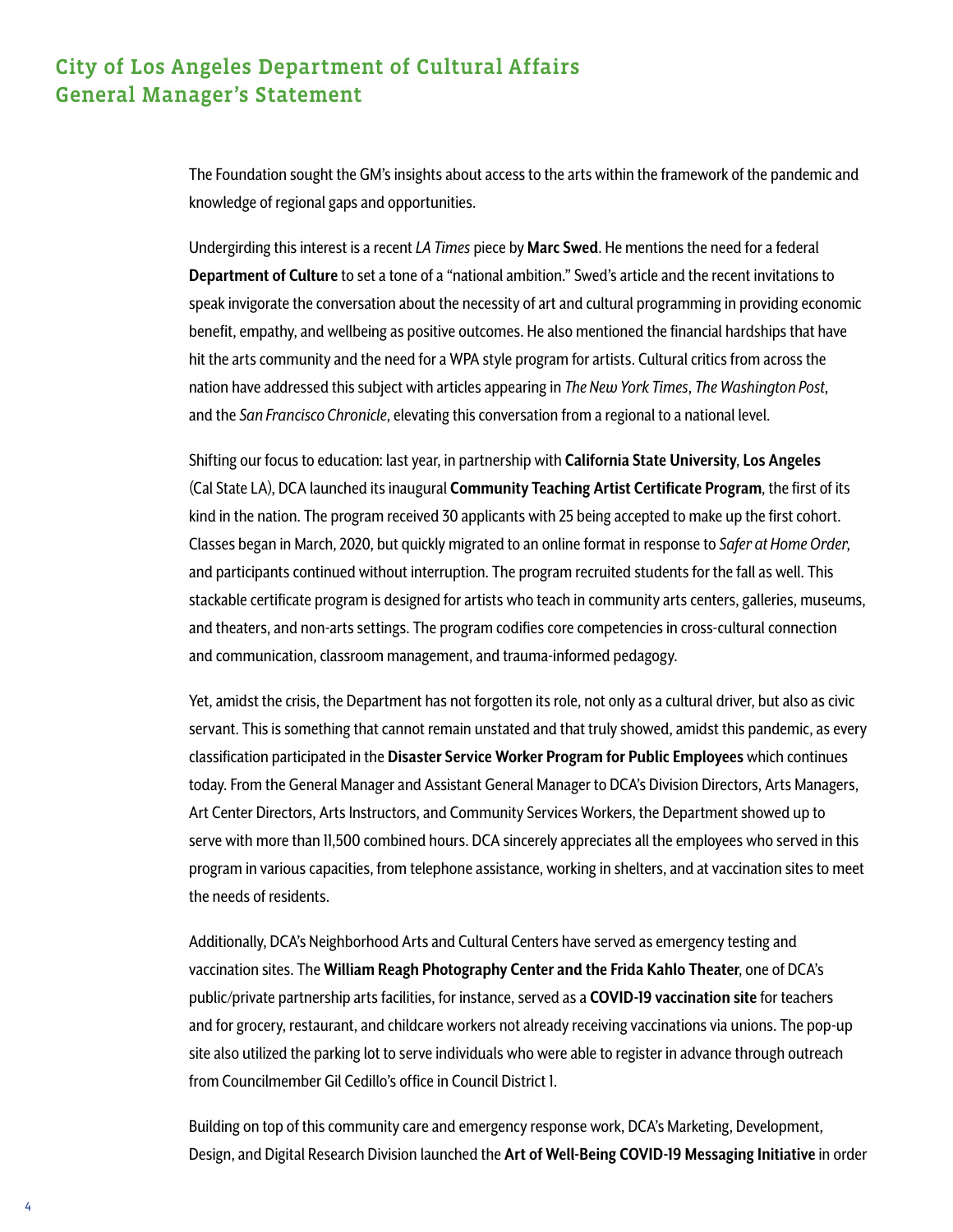

to increase the effectiveness of the City's COVID-19 messaging, using language reflective of the seriousness of the crisis and images created by artists appealing to the cultural perspectives of the BIPOC community. DCA partnered with the **Emergency Management Department** (EMD) to create the project and promote the resulting artwork and messaging with **Streets LA** and **Outfront/JC Decaux Furniture** on bus shelter posters. The pilot program focuses on reaching Black and Latinx South LA residents using images commissioned by DCA through its nonprofit community partner, LA Commons, and created by local artists.

 The primary objective of the initiative is to increase awareness of the importance of hand washing, COVID-19 testing, physical distancing, use of face coverings, and other health and wellness-awareness measures that move us toward recovery from the current pandemic. The innovative manner in which DCA and EMD are trying to reach people uses the creative work of local artists to gain much-needed attention. DCA provided administration and oversight of the project, creation of the bus shelter posters, and the dissemination of the images and messaging representative of the community across social media channels. EMD and the artists commissioned also used their social media platforms to further engage the community and spread the preventative messaging.

#### **The artists whose works are displayed on LA's bus shelters are Alfonso Aceves, Moses X Ball,**

**Amani Holbert, Noni Olabisi, and Eric "King Cre8" Walker**. The artwork was disseminated initially across DCA's social media channels. Artist statements were included with the images to deepen the meaning of the messaging. Over 40 social media messages have been posted so far, resulting in over 1,500 engagements with the work, seen by over 53,000 people. The project initially focused on the South end of the City as a pilot and was expanded to other communities in the LA region.

The expansion continued with community partners **Self-Help Graphics & Art** and **11:11 A Creative Collective** presenting the following eighteen artists from East LA, the San Fernando Valley, and other parts of Los Angeles. The Self Help Graphics & Art commissioned artists are: **Gabby Claro, Sophia Garcia, Trenely "Clover" Garcia, Daniel Gonzalez, Priscilla Hernandez, Delmi "De Marte" Martinez, Cynthia Navarro, Vanya Navarette, Liliflor Ramirez, Oscar Rodriguez, Dewey Tafoya, and Arleny Vargas**. Artists commissioned by 11:11 A Creative Collective are: **Jackie Hernandez, Jaqui Smith, Kaylynn Kim, Omar Martinez, Sandy Lopez, and Val Galindo**.

Finally, DCA-grantee **Otis College** released its far-reaching annual **Report on the Creative Economy** recently that has developed over the last seven years into the industry standard. DCA is the original and longest-running sponsor of the Otis report; it is the singular project that Otis proposes to DCA in its bi-annual grant proposal.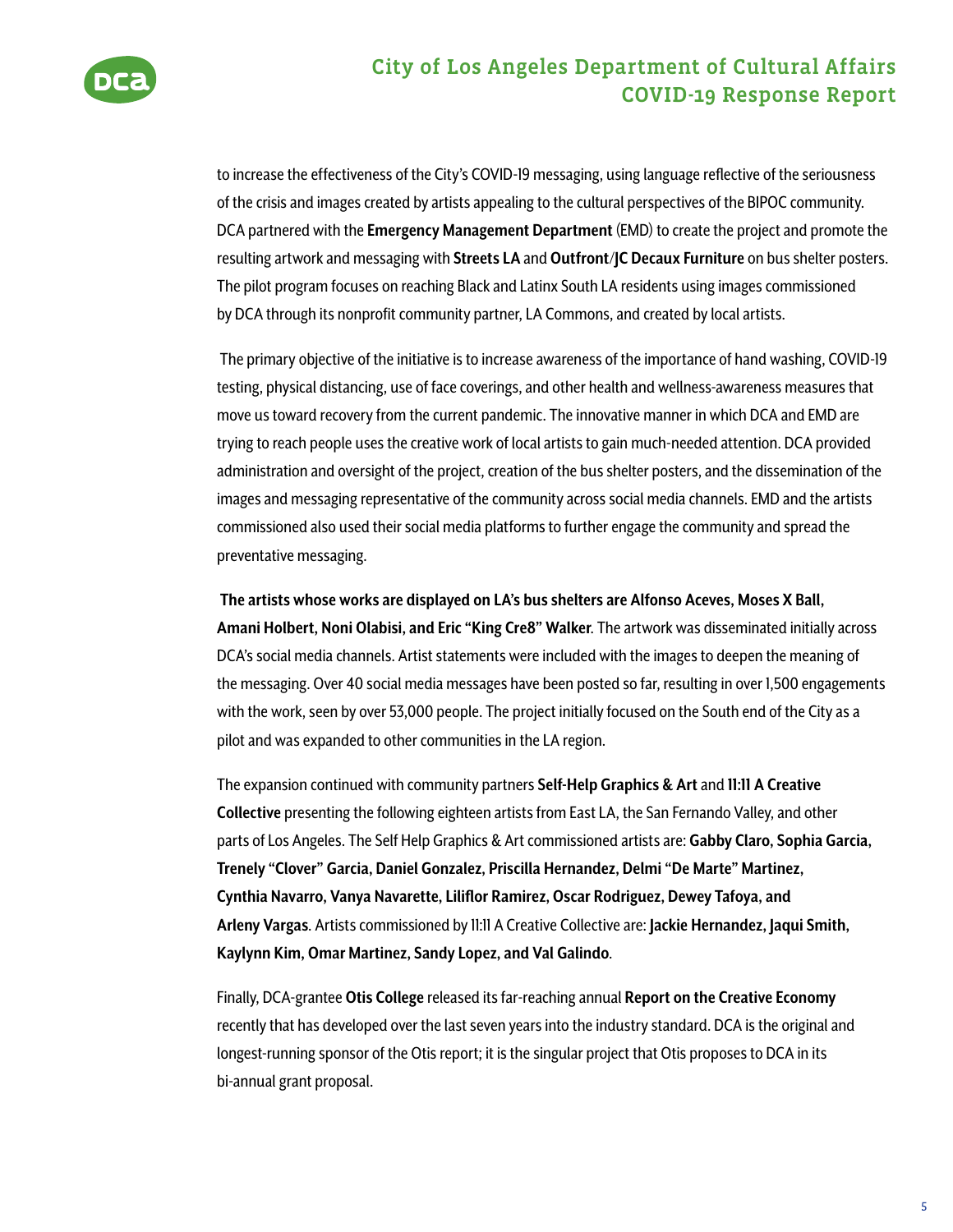### City of Los Angeles Department of Cultural Affairs General Manager's Statement

This year's report indicated **Southern California has the largest concentration of creative industries in the state**, accounting for 49% of California's creative wage and salary employment, and 52% of its contract employment. Creative industries account for 9% of the region's total employment. The report further detailed the 2020 COVID-19 impact on LA's creative economy, reporting that \$78.9 billion was lost, over 276,000 jobs were impacted, and \$26.5 billion in total labor income was lost.

> DCA is proud to be a lead sponsor of this crucial industry-wide report that details the powerful workforce in the arts and culture sector and aids in creating policy to allow for progress. COVID-19 has had its impact on the sector, but the project proves crucial for highlighting the impact of organizations like DCA and its nonprofit arts and cultural organizational grantees and individual artist grantees for years to come.

In light of the dramatic change in its operating environment, the Department continues to work on its three prioritized overarching goals: **Advance Racial Equity through Culture**; **Retain Creative Sector Jobs**; and **Prepare for, and Accelerate, Economic Recovery**. Achieving these goals will: preserve our cultural ecology; ensure our regional economy is able to bounce back faster; foster belonging; and prepare for the 2022 Super Bowl and the 2028 Olympic Summer and Paralympic Games.

The work of the Department is both deep and widespread in all corners and districts of our City and takes the form of each of the Divisions that makes up its structure: **the Marketing, Development, Design, and Digital Research Division**; **the Community Arts Division and its Performing Arts Program**; **the Public Art Division**; **the Grants Administration Division**; and **the General and Administrative Support Program**. As detailed below, each Division has its specific focus in cultivating and providing equitable access to the arts and saw its own set of triumphs, quickly pivoting and finding innovative ways to continue serving our City and communities amidst the COVID-19 pandemic.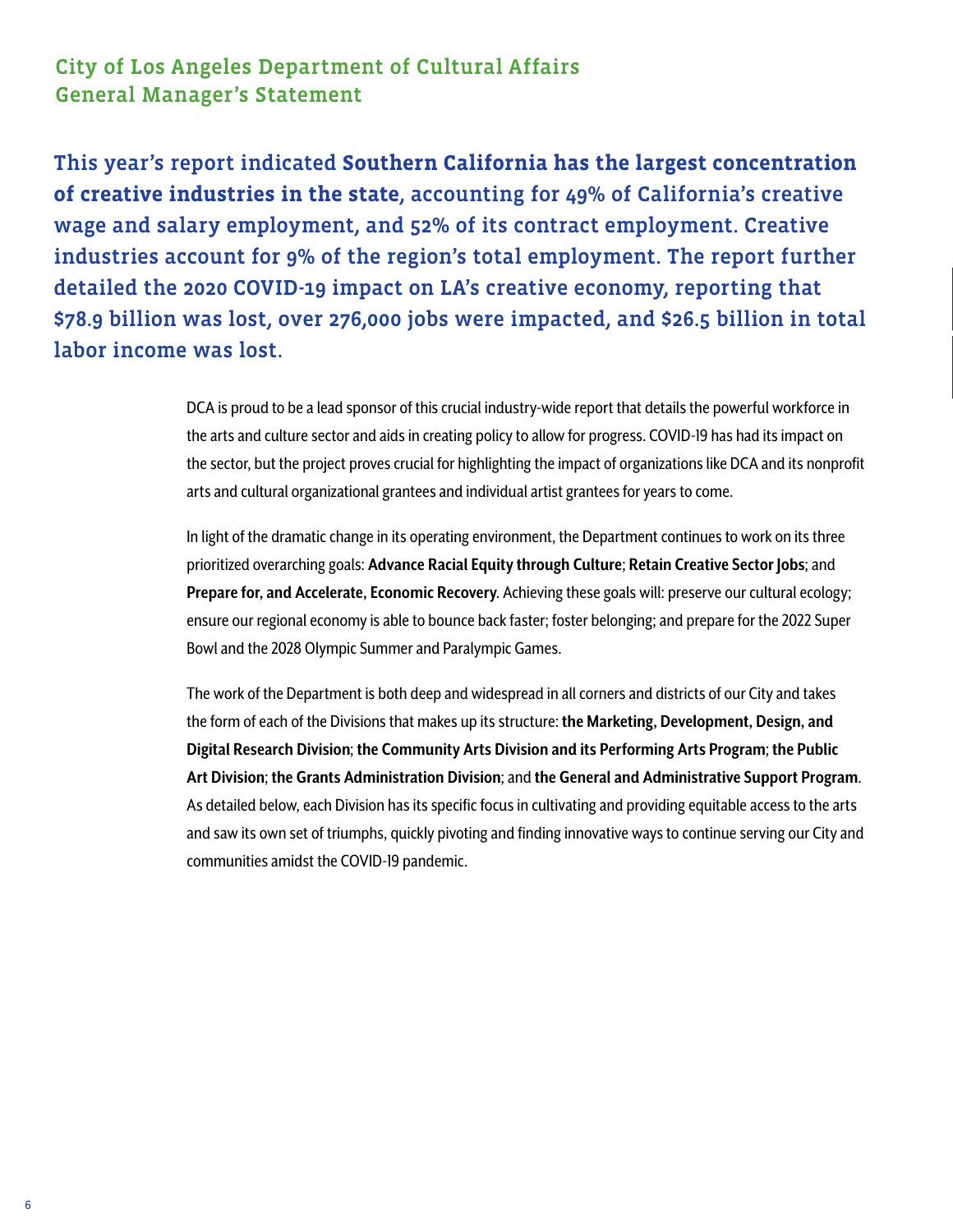## MARKETING, DEVELOPMENT, DESIGN, AND

### DIGITAL RESEARCH DIVISION

"DCA promoted over 400 online events and classes."

DCA's **Marketing, Development, Design, and Digital Research Division** leads the Department's efforts in the promotion and amplification of the rich and diverse cultural voices and forms of expression by our arts and cultural partners in alignment with our City's core values. This Division manages all communications; branding; marketing; development; fundraising; design; media and public relations; promotions; publications; website development; content creation; research; writing; performance metrics creation and analysis; digital and community outreach; and social media content and engagement for DCA.

The unit has been exceptionally critical in disseminating COVID-19, census, and election information recently in partnership with the Mayor's Office, the City Council, the Emergency Management Department, the City's Public Information Directors and Officers, the Los Angeles County Department of Public Health, and the Registrar Recorder.

> In quick response to the developing changes of COVID-19 and the *Safer at Home Order*, the Division quickly established an **Artist Resource List** gathering, organizing, and disseminating local, regional, state, national, and international resources for artists to access various forms of aid, including emergency funding, legal advice, skill workshops, classes and courses, amongst others. The Division posted online art resources for children, parents, families, artists, and educators to continue to work and engage with arts and culture within the new quarantine environment. The Division transformed DCA's website, **culturela.org**, into a local online hub/portal of resources for artists, educators, local leaders, and residents to access and navigate an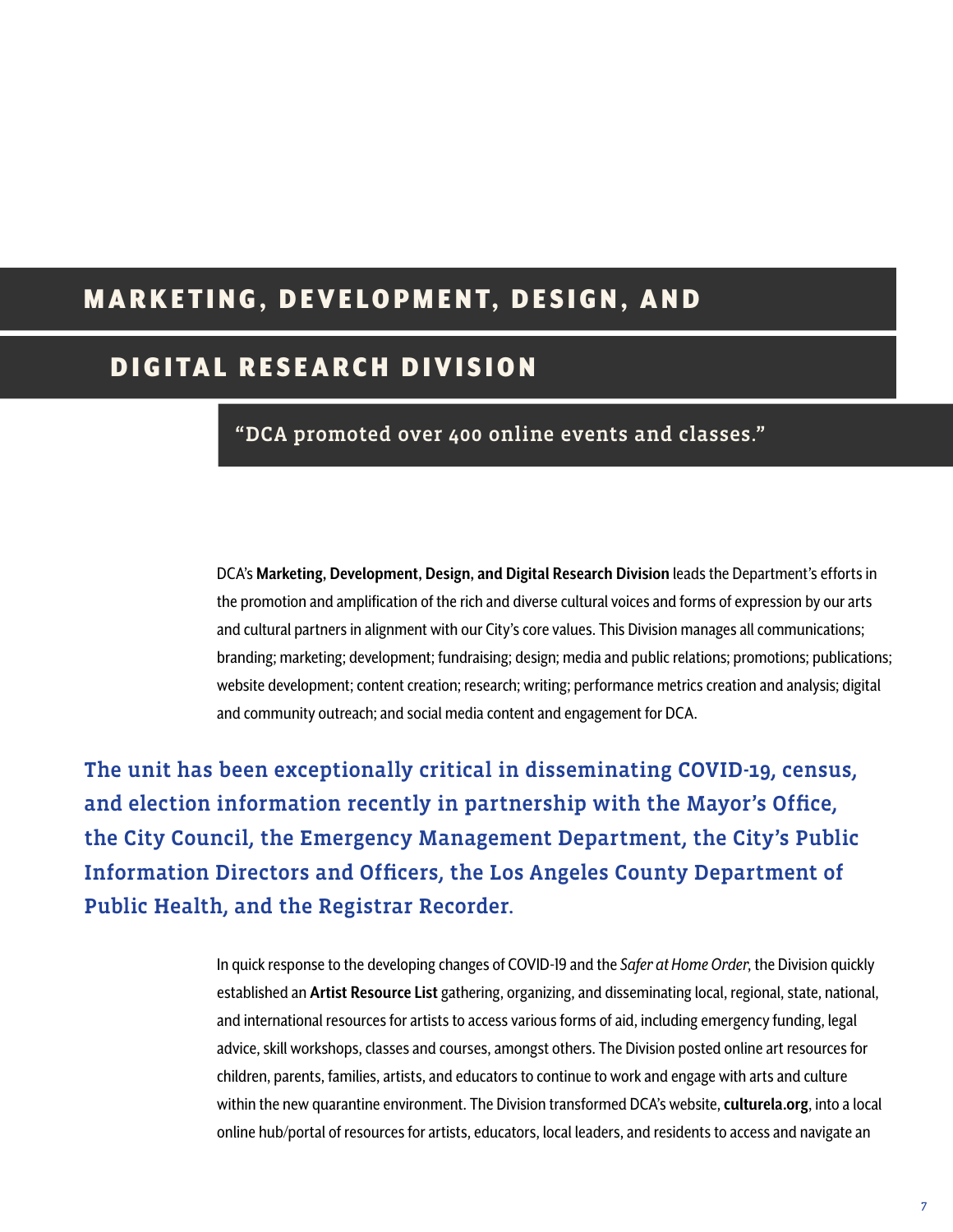#### City of Los Angeles Department of Cultural Affairs Marketing, Development, Design, and Digital Research Division

overwhelming amount of information in order to address the massive impact of the pandemic on working artists and art workers in our City and beyond.

At the same time, in partnership with **DCA's Neighborhood Arts and Cultural Centers** and **Performing Arts Venues**, the Division managed to use this concentration of information to centralize all of the DCA **online course and event offerings** for Angelenos to access through a *DCA at Home* Portal. *DCA at Home* aggregates DCA's online classes and events programming from the Centers and Venues with those of its grantees, partners, historic sites, and galleries serving as a nexus for community art offerings in all of LA. The portal has proven to be successful with DCA's Community Arts Division continuing to operate in this new digital format, keeping Angelenos engaged throughout the year.

Through these communication strategies, alongside DCA's **Monthly Newsletters** and its **Social Media Channels**, DCA managed to **promote over 400 online events** and classes between June 2020 and March 2021. In total, DCA garnered over **1.57 million impressions** on social media between January 1 and December 31, 2020, representing a **181% increase** compared to 2019. The Department totaled **48,999 engagements**, **representing a 120% increase** from that same period, and reached an **audience of over 26,000** representing a **20.8% increase**.

Additionally, DCA realized **an increase in over 290,000 social media and website users**. DCA and DCA-produced events, as well as DCA grantee-sponsored events appeared a total of 511 times within traditional media outlets, such as magazines, newspapers, and other arts and culture publications as well as online.

> Alongside DCA's digital communications, the Division also continued its own publication efforts, most recently publishing: *DCA's FY2019/20 Annual Report* online, along with virtual editions of its hugely popular *2020 Latino* **and** *American Indian Heritage Month Calendars***and** *Cultural Guides***and the** *2021 African American, Asian Pacific American,***and** *LGBT* **editions**, in addition to one of the City's most coveted publications, the *Festival Guide*, in 2020 and 2021, now listing local virtual festivals and events online.

The Division continues to communicate the relevance of DCA and prepare constituents for how they will experience its services. **The main conduit to service delivery since the pandemic hit has been DCA's website, its social media platforms, and the online festival guides and heritage month calendars and cultural guides. These assets demonstrate DCA's support and connection to artists, art organizations, families, and individuals**. DCA continues to search for, and utilize, every available avenue to serve the people of Los Angeles and communicate the Department's impact and leadership in the community.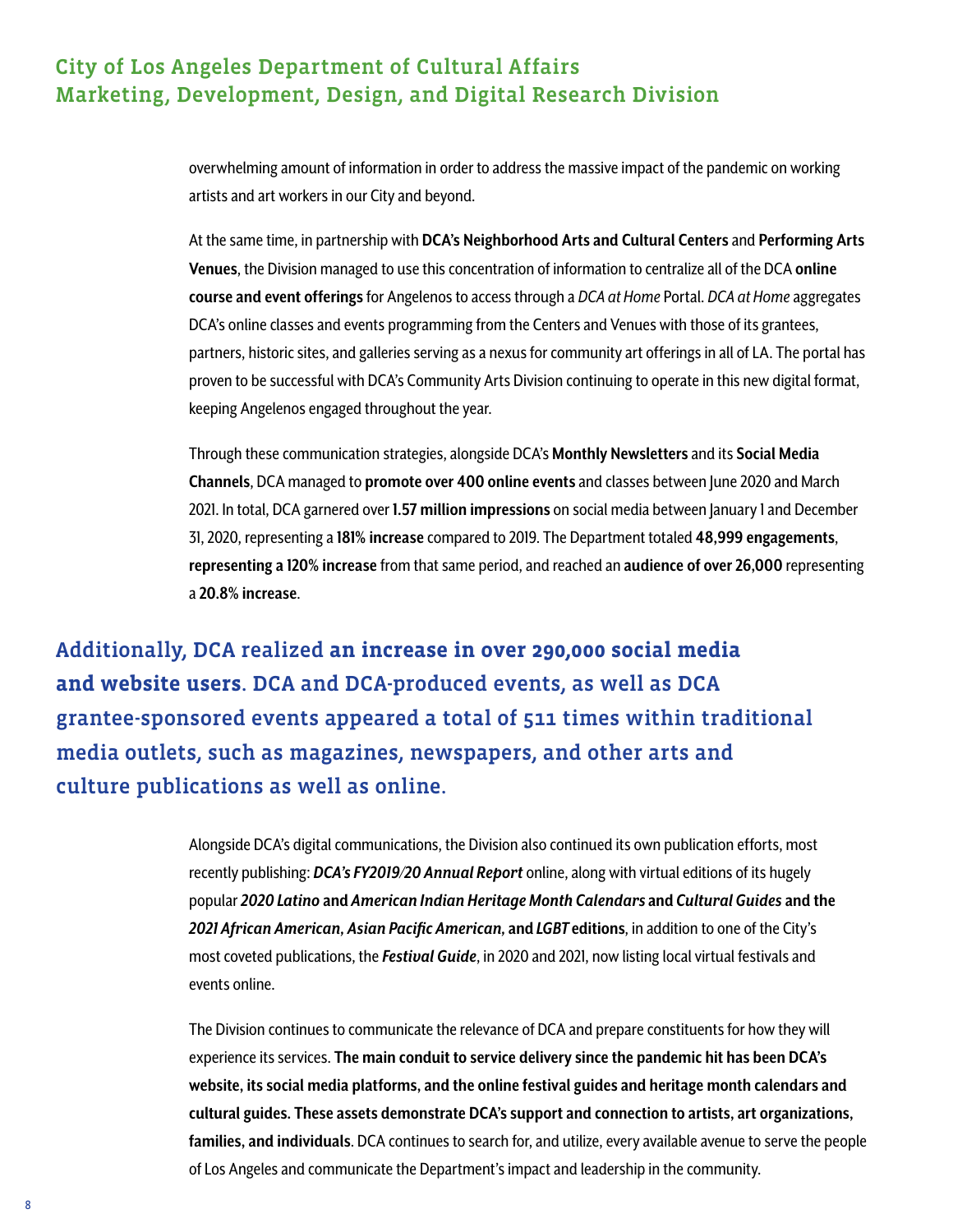Furthermore, in line with our long-term strategic initiatives for cultural planning for the City of Los Angeles, DCA participated in the **World Cities Culture Forum (WCCF)Leadership Exchange Program** supported by **Bloomberg Philanthropies** and **Google Arts and Culture**. The program brought together practitioners from 18 of the world's largest metropolises (including Los Angeles, London, New York, Paris, and Tokyo) to share knowledge and innovative best practices that advance cultural planning and the creative sector. This global convening occurred virtually and the Division showcased its growing asset mapping projects: **Promise Zone Arts** (PZA) and the **Neighborhood Arts Profile** (NAP), and the policy implications both projects have in terms of cultural equity, creative economic development, and preservation of intangible cultural heritage.

This Leadership Exchange program is an opportunity to develop frameworks and cooperation around the concepts of cultural equity and inclusion, heritage, and legacy in concert with the **2028 Olympic and Paralympic Games**. At the same time, providing local and regional support for the arts and culture ecosystem for both the City and County of Los Angeles. Each local arts agency shares the strategic goal of ensuring the Olympic Organizing Committee produces an **Olympic Arts Festival** involving the artists and arts organizations representing the diverse regions where the games occur. The intention is to build on the creative ecology of the region and ensure the cultural impact is informative, relevant, and sustainable after the Olympic games have ended.

The Division is also revisiting **Olympic Field Scan** data and a 2020 draft report to align it to broader strategic planning efforts parallel to the leadership exchange program. Lastly, the Division is now prepared to launch the **second Promise Zone Arts (PZA) Initiative in South Los Angeles** along with DCA's implementation partners: **LA Commons**, **Slate-Z**, and **Community Coalition** (CoCo).

The first PZA Initiative was a cultural asset mapping and activation project under the administrative oversight of the Division. The **Los Angeles Promise Zone Website** offers a participatory platform to spotlight the artists, sites, cultural practices, and tradition bearers that the community deems significant, illuminating the rich cultural tapestry that makes up the Los Angeles Promise Zones. Currently, the website has a database that contains a searchable list of the **473 Cultural Treasures nominated through the first PZA initiative** and will include more from DCA's second initiative in the South Los Angeles Promise Zone. The Division features narratives from the site's story bank and employs a geo-humanities approach to curate social media campaigns highlighting the cultural resources of the region through the site's database and GIS-mapping features.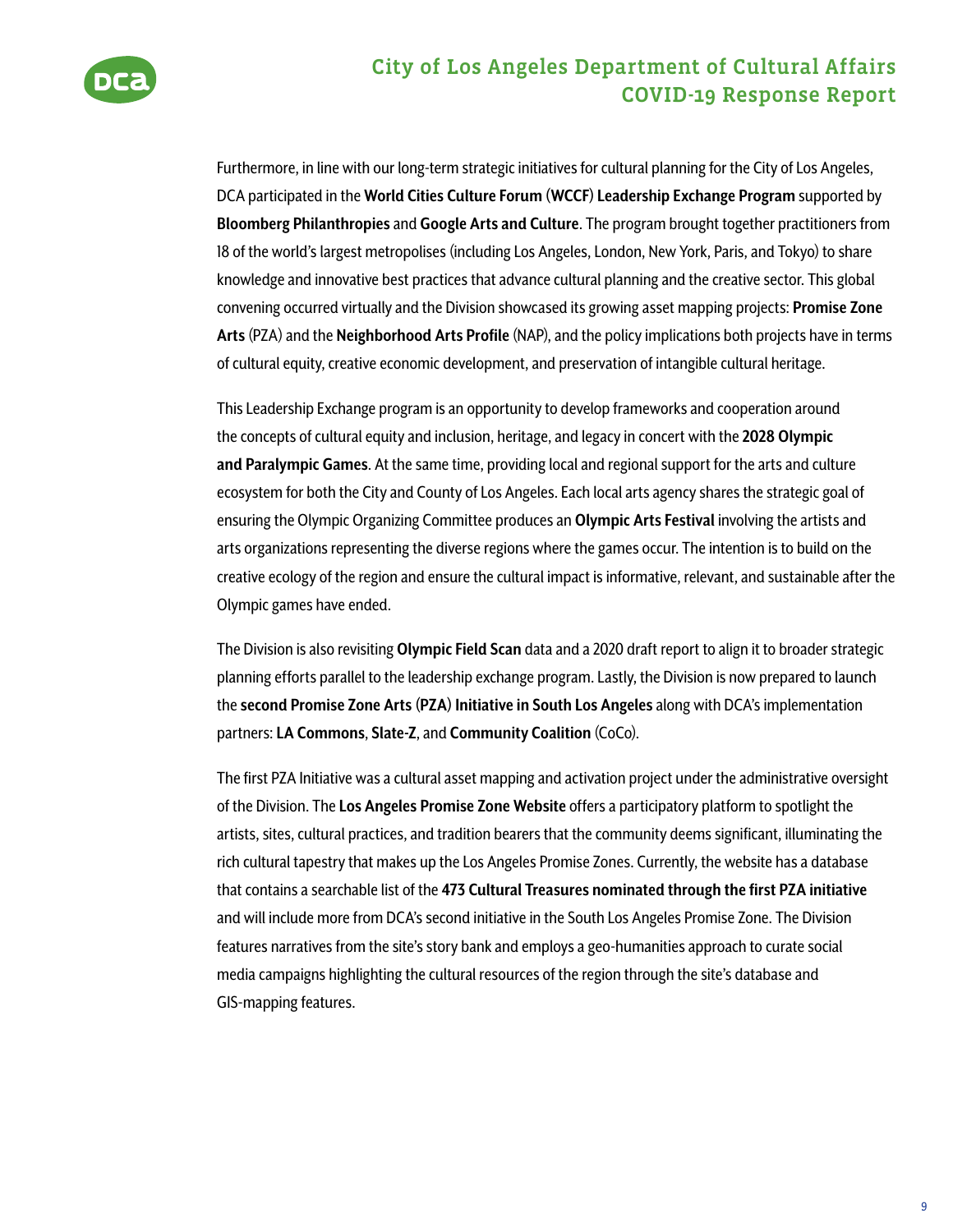### City of Los Angeles Department of Cultural Affairs Marketing, Development, Design, and Digital Research Division

The Division also manages the Department's fundraising efforts, **raising over \$47 million over the last 20 years**. During the COVID-19 pandemic, DCA submitted 18 grant applications and requests for donations, and received 12 grant awards and donations to-date totaling over \$9.5 million in arts funding, with an additional \$191,339 in requested funding pending from 3 grant awards not announced yet.

> Amongst the grants awarded was a **Housing and Urban Development** FY21/22 grant for **\$270,492 in Community Development Block Grant (CDBG) Funding for "Building the City's Creative Workforce,"** to provide training for young people in economically deprived neighborhoods with the skills needed to enter the creative industries.

The program also seeks to fill a need for high-quality arts education programs for low-income Title I students in LAUSD and surrounding public schools. To address these challenges, DCA will expand its distance learning programs, with training programs in visual arts, animation, and digital design to be offered citywide through DCA's network of Neighborhood Arts and Cultural Centers.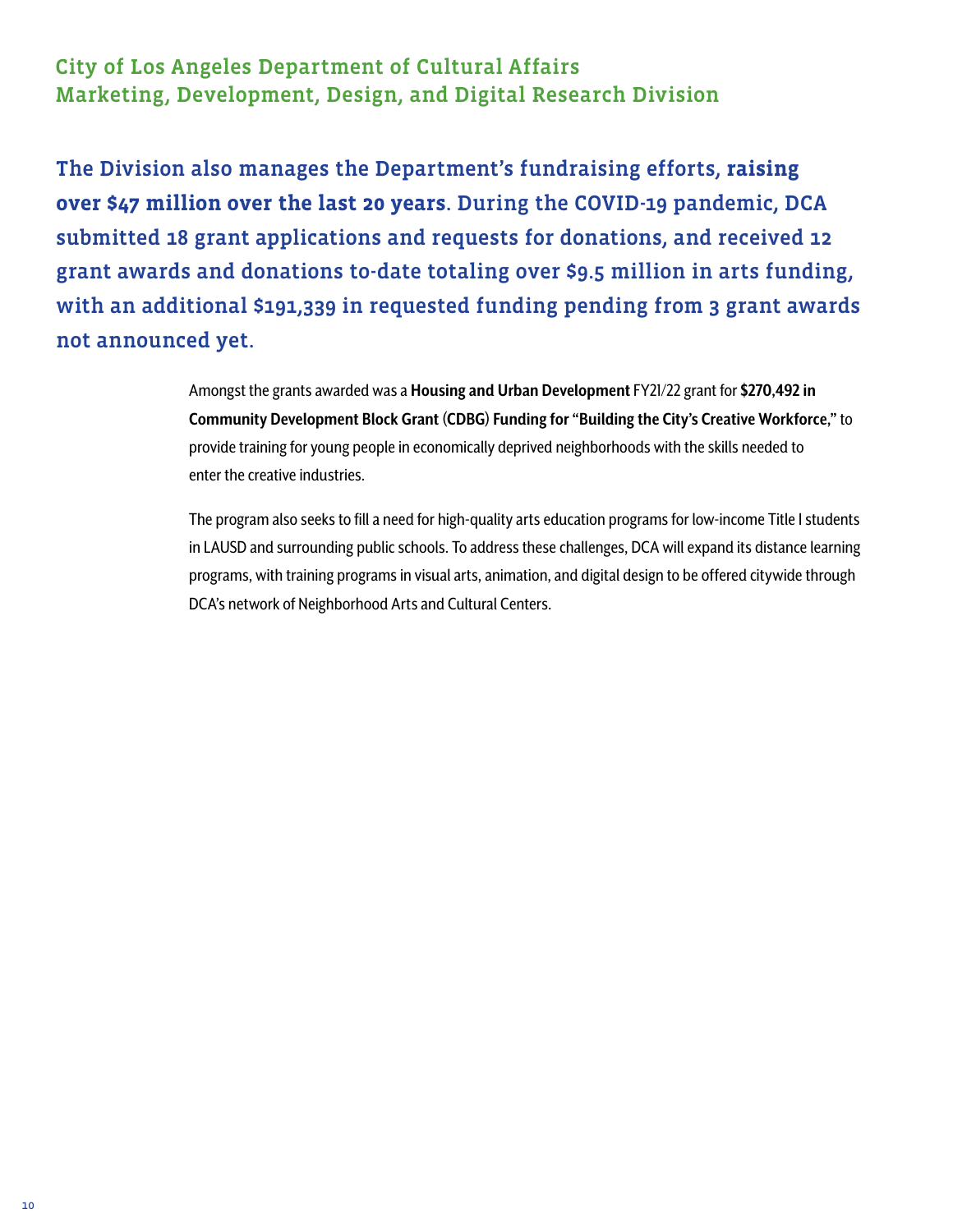## GRANTS ADMINISTRATION DIVISION

#### "Encouraged grantees to move their public services online."

As mandated by the Administrative Code, DCA's **Grants Administration Division** annually awards over 350 personal service contracts to nonprofit arts and cultural organizations and individual artists throughout the City. Ranging in size from \$1,000 to \$75,000, these awards are foundational to the success of most organizations that are providing free or low-cost access to a diverse array of cultural programming. With 75% of the grantee pool designated as small (under \$100,000 operating budgets) or mid-sized organizations (below \$3 million), these organizations are often culturally specific or discipline-specific, serving low-income youth, families, and communities

In response to the COVID-19 crisis, which saw a drastic impact on the arts and culture sector, the Division invented **7 different and new partnership opportunities to support 1,173 working artists and arts managers** with **\$354,300 in employment compensation**. It organized 4 rounds of DCA Arts Emergency Relief Grants.

> In the first round, 327 grants of \$400 each were awarded to Performing Artists and Ensembles (\$130,800 total); in the second round, 232 grants of \$400 were awarded to Artists and Small Ensembles (\$92,800 total); in the third round, 86 grants of \$400 went to 400 Artists and Small Ensembles and Design and Visual Artists (\$34,400 total); and finally, in the fourth round, 131 artists received \$400 grant awards (\$52,400 total).

The Division also partnered with the **Dance Resource Center**, awarding 300 dance artists \$100 each (\$30,000 total). As part of the **Corona Memorial** effort, grants of \$700 each were awarded to 7 artists (\$4,900 total), and, lastly, as part of a Grant Contract Amendment for the **Mariachi Plaza Festival Foundation**, 90 artists received \$100 each (\$9,000 total).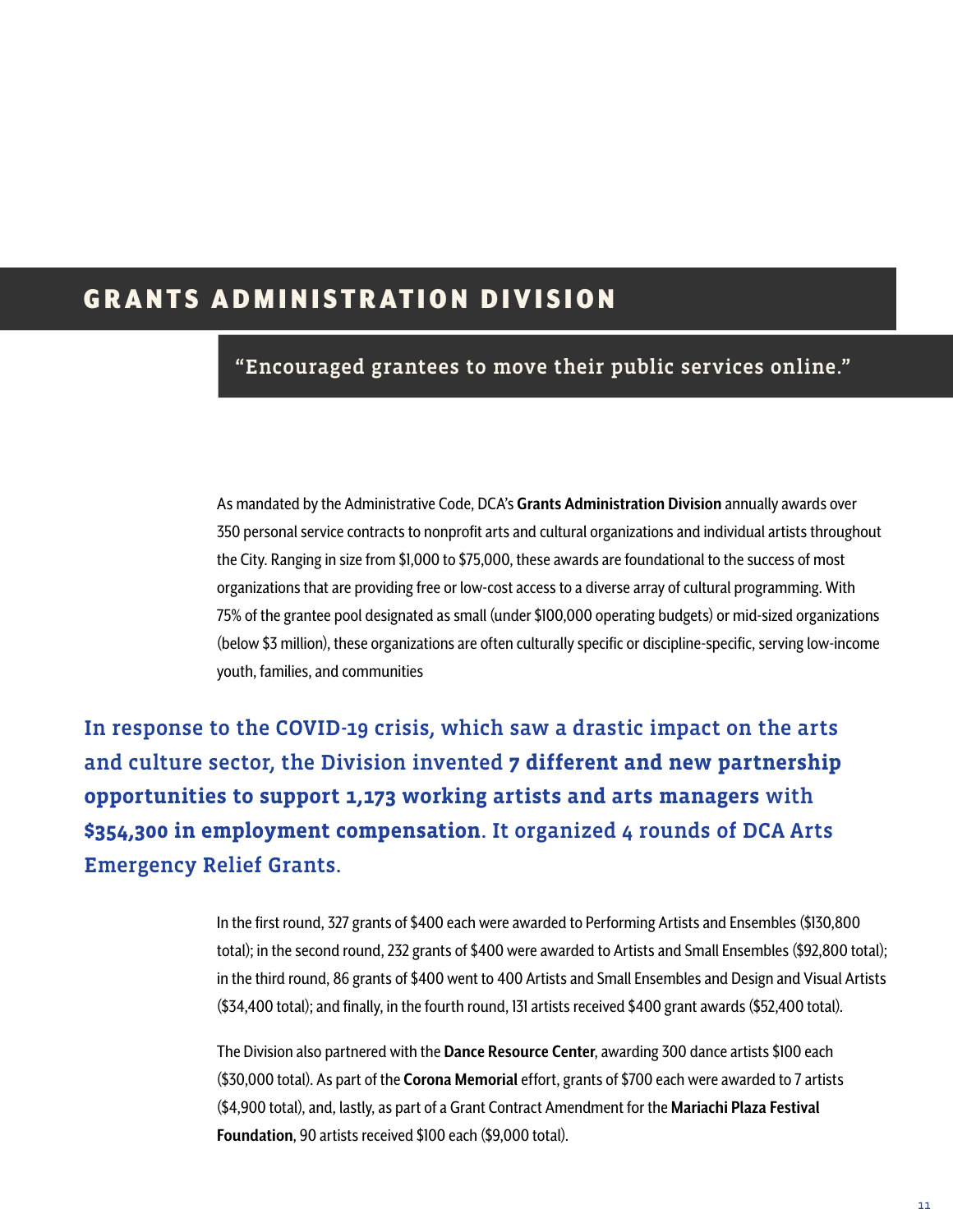#### City of Los Angeles Department of Cultural Affairs Grants Administration Division

Finally, the Division and DCA's Performing Arts Program staff are collaborating with the **Small Business Administration** (SBA) to prepare DCA grantees and other Los Angeles-based small and medium sized venues to apply for a portion of the COVID-19 relief package through the **Shuttered Venue Operators Grant** (SVOG) opportunity.

In accord, to help sustain public services during the Mayor's *Safer at Home Order*, the **Grants Administration Division staff allowed and encouraged grantees to move their public services online in order to safely and widely serve residents as well as national viewers**. Nearly all of DCA's 350-plus grantees quickly re-envisioned how their projects could be recast online through an array of technologies, platforms, and methodologies.

Similar to DCA's Community Arts Division, DCA's grantees' wide-range of success includes: film festivals switched to timed and on-demand online screenings; youth arts education workshops employed new distance learning models; art walks and exhibitions enabled visitors to navigate works of art in 3D-rendered virtual spaces; and day-long online festivals showcased DJs, dancers, and musicians interacting with viewers based in Los Angeles and beyond. Indeed, many DCA grant-contracted vendors have found great success in growing their audiences with online services, and are now exploring strategies to sustain this expanded reach during future activities.

> DCA is proud of the swift response staff provided to the financial impact of COVID-19 on the arts economy, and is proud of all its Centers, Venues, and Grantees for their quick mobilization to continue to provide arts and culture amidst the crisis. In doing so, DCA's grant initiatives for FY 2019/20 and 2020/21 reached over **1.2 million participants** and is growing in spite of the pandemic.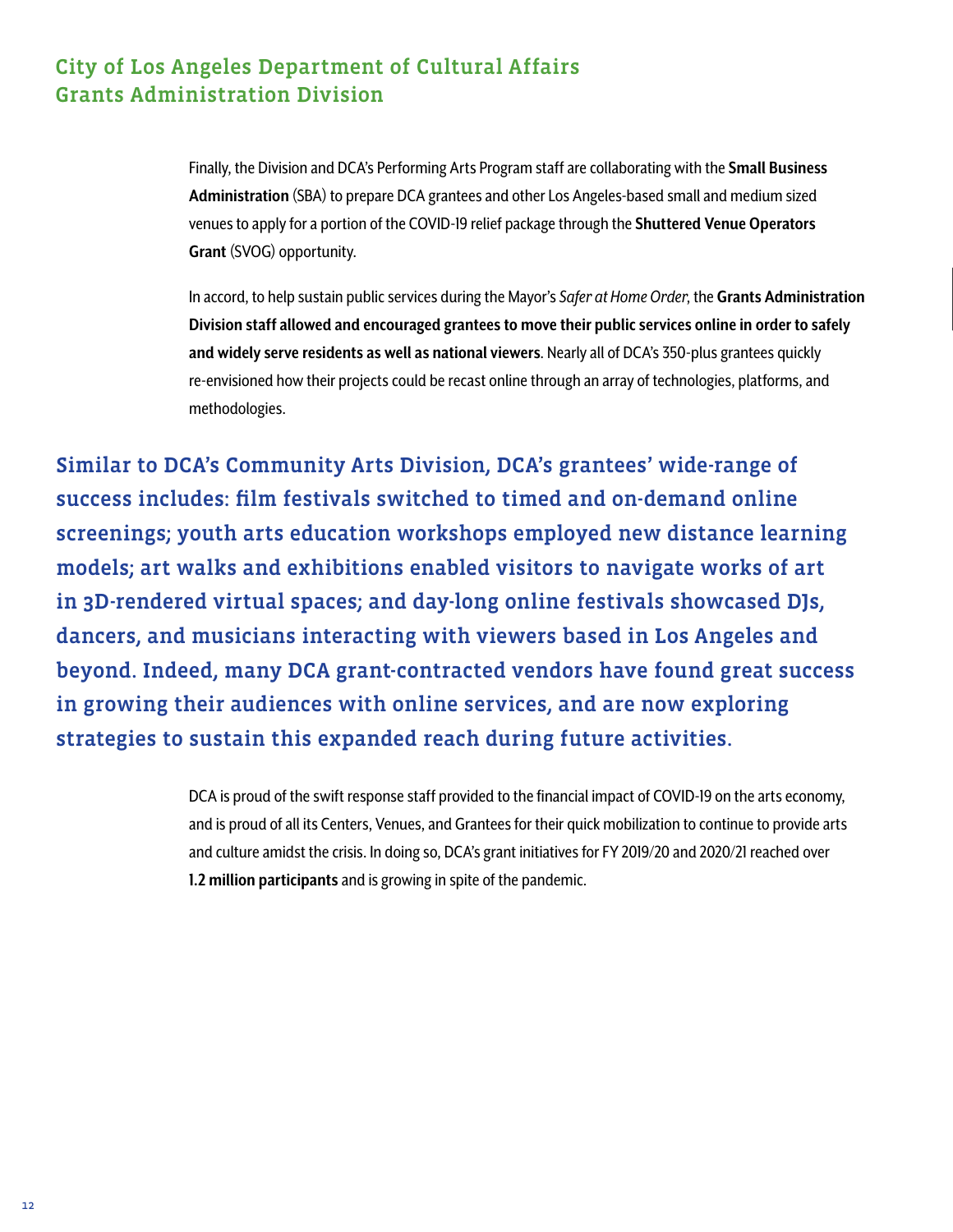## COMMUNITY ARTS DIVISION

#### "A rapid and successful switch to online platforms."

DCA's **Community Arts Division** provides direct access to instruction in applied creativity. Through Neighborhood Arts and Cultural Centers located in low-income communities across Los Angeles, DCA gives access to youth arts education rarely offered in LAUSD. Center classes are often the only access a student may have to affordable music, animation, dance, or digital arts classes. Programming provided by the centers builds creative skills that further life skills, leading to better paying jobs, fostering lifelong learning, and promoting positive civic engagement.

**Annually, the Division serves over 500,000 young people, families, adults, and seniors. Since June 2020, it has reached over 244,413 people online**. The Community Arts Division continues to meet the mandate of providing services to our communities by planning for the safe reopening of our arts and cultural centers and historic sites. As we moved through the surge and the *Safer at Home Order*, art center staff employed best practices to provide classes and services virtually, and to maintain their link to the communities they serve. DCA pursued projects to ensure that our constituents could register for classes online, and in anticipation of in-person courses being reinstated when safe, trained in the proper use and availability of Personal Protective Equipment for all staff members and participants.

**The Division's rapid response to the changes caused by COVID-19 and the resulting** *Safer at Home Order* **deserves the highest acknowledgment**. Building on this response, the Community Arts Division continues its success in using online platforms such as YouTube, Zoom, Facebook, and Instagram Live to provide accessible and affordable online arts and cultural programming, classes, and events numbering over 400 alone over the past year during the pandemic.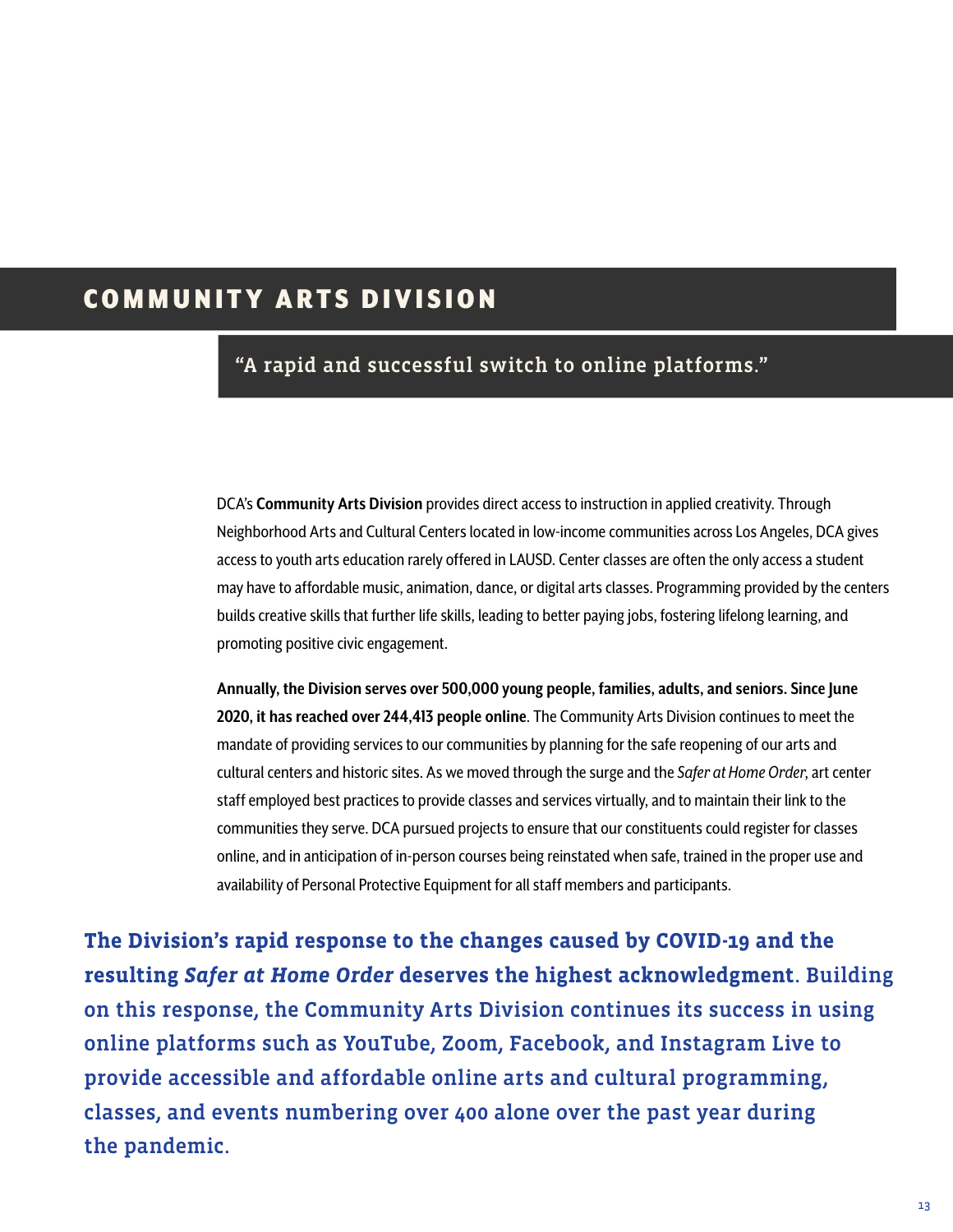#### City of Los Angeles Department of Cultural Affairs Community Arts Division

Amongst these excellent events and programs are the following examples: the **William Grant Still Art Center's 40th Anniversary of its acclaimed** *Black Doll Show* was engaging, educational, and entertaining. Launched with an intent to not only examine the history of the artistry of black dolls, but also detail the social implications of the resulting movement. The online celebration was followed by creative and enjoyable dollmaking workshops. The **Lincoln Heights Youth Arts Center** continued to offer an array of virtual cultural classes for the fall, winter, spring, and summer sessions, remaining ever more connected and even hosting popular community **Open Mic Nights** via Instagram.

Several students from DCA's **Barnsdall Junior Arts Center** won awards in the **Regional Scholastic Art and Writing Awards**. These awards are widely publicized and encourage creative teens to participate in Regional Scholastic events. Several students received Gold Keys. This distinction allows Regional Gold Key recipients to compete for national medals in an exhibition that will culminate with a National Awards Ceremony at Carnegie Hall in New York.

The **Sun Valley Youth Arts Center** continued to offer free visual arts classes via Facebook and also celebrated its **14th Annual Día de los Muertos Festival** with a virtual concert by **Conjunto Zacamandu** and **Los Hermanos Herrera**, along with an online art exhibition and a closing ritual with **Danza Temachtia Quetzacoatl**, dedicating the celebration to honor those who have lost their lives to COVID-19. The **Canoga Park Youth Arts Center** also held its popular music classes virtually, containing an array of offerings from guitar, piano, dance, drums, and ukulele. **DCA's public/private partners** like the **Center for the Arts Eagle Rock** also consistently offered virtual arts courses and activities with local teaching artists such as Doodle Hour, painting, and basketry, to name a few.

DCA's renowned **Los Angeles Municipal Art Gallery** (LAMAG) continued to provide access to arts and cultural experiences through the presentation of timely and relevant panels, presentations, and exhibitions that were virtually accessible and free to the public. In addition to the **2020 COLA Individual Artist Fellowships** virtual visual arts exhibition, LAMAG launched both culturally and socially engaged exhibitions that answered to the impact of the pandemic. These included: *ARCHIVE MACHINES*, and, more recently, *Index, Interiors; Tender Calamities*; *membrane tensions*; and *public sculpture*. The last four of which featured newly commissioned work by research-based Los Angeles artists: **Tristan Espinoza**, **Panteha Arabeshi**, **Maru Garcia**, and **Alexandre Dorriz**.

LAMAG's more recent exhibitions are science-based and engage Angelenos in the era of COVID-19 with artwork that explores epidemiology, aesthetics and biology, public policy and ethics, and machine learning. The virtual exhibition design initiates visitor interaction opportunities through response prompts with additional engagement through a free downloadable educator, family and gallery guides, and a chance to further connect by attending LAMAG's virtual programming events. They prove significant amidst the global turn toward more consciousness on the relationship between human beings and the microbial/viral world.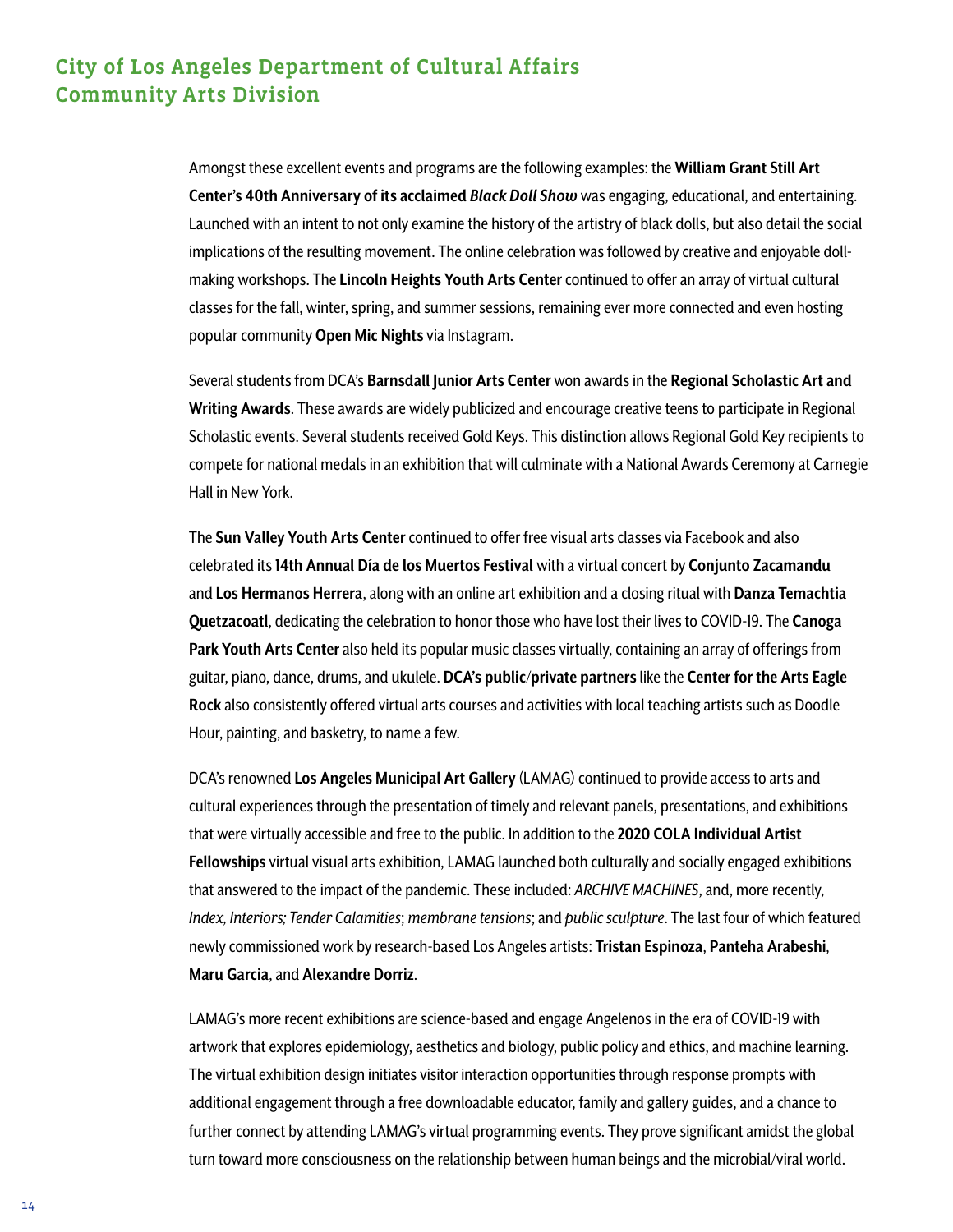

In December 2020, DCA celebrated the completion of the **Watts Tower Restoration Project**, a 10-year conservation effort on the sculpture conducted by the **Los Angeles County Museum of Art**. This work has buttressed and repaired the complex of minarets, spires, steeples, and turrets created over 33 years by Italian immigrant **Simon Rodia**.

This accomplishment is celebrated by DCA, especially for its commitment to the local community, young and old, whose lives are enriched by all the activity and culture that surround the Watts Towers Arts Center and the Charles Mingus Youth Arts Center, as well as the international community who visit this world-famous landmark every year and regard it as an arts icon of Los Angeles.

DCA continued to provide critical access to the city's **Hollyhock House** designed by **Frank Lloyd Wright**  and on the **UNESCO World Heritage List** through promotion of the *Hollyhock House Virtual Accessibility Experience (VAE)* and the development of associated educational resources. Over 36,000 people used the VAE since its launch in August 2019, and with its pre-pandemic development, Hollyhock House was one of the early historic sites to offer free virtual access to audiences at home, showing incredibly high usage between March and May 2020.

From April to July 2020, Hollyhock House joined other public Frank Lloyd Wright sites in producing the hugely popular **Wright Virtual Visits**, where sites shared weekly short-form tours via social media. Featured prominently in Smithsonian Magazine, Architectural Digest and MarthaStewart.com, the program provided closed sites with the opportunity to provide new and growing audiences with interesting, informal glimpses into the design and history of structures like Hollyhock House, Fallingwater, Taliesin West, and Unity Temple. Since the program began, Hollyhock House has seen a 69% growth in Instagram followers. Tours produced by, and for, Hollyhock House were enjoyed by over 84,000 viewers across Instagram and Facebook. Tours shared from other Wright sites had over 34,000 views while over 50,000 viewers tuned in for Hollyhock House tours through other sites' social channels. Hollyhock House is still participating in a second iteration of Wright Virtual Visits, which launched in August, pairing two Wright sites for live thematic conversations and open Q&As on Facebook Live. Over 2,500 viewers joined for Hollyhock House's live talk with Monona Terrace in August, and Hollyhock House will be featured again on July 8 to celebrate the second anniversary of its UNESCO World Heritage List inscription along with the seven other inscribed Wright sites.

DCA also developed the **Hollyhock @ Home Guide** as a resource for young people and adults featuring educational activities, Wright-related books, films, Spotify playlists, Zoom backgrounds, and podcast recommendations from staff and docents. With over 20 arts and educational activities geared for young people ages 4 and up, the Hollyhock @ Home Guide provided resources for families to learn about Frank Lloyd Wright and Hollyhock House as well as find inspiration for artwork of their own, designing geometric abstractions, folding screens, dinnerware, and even a community plan.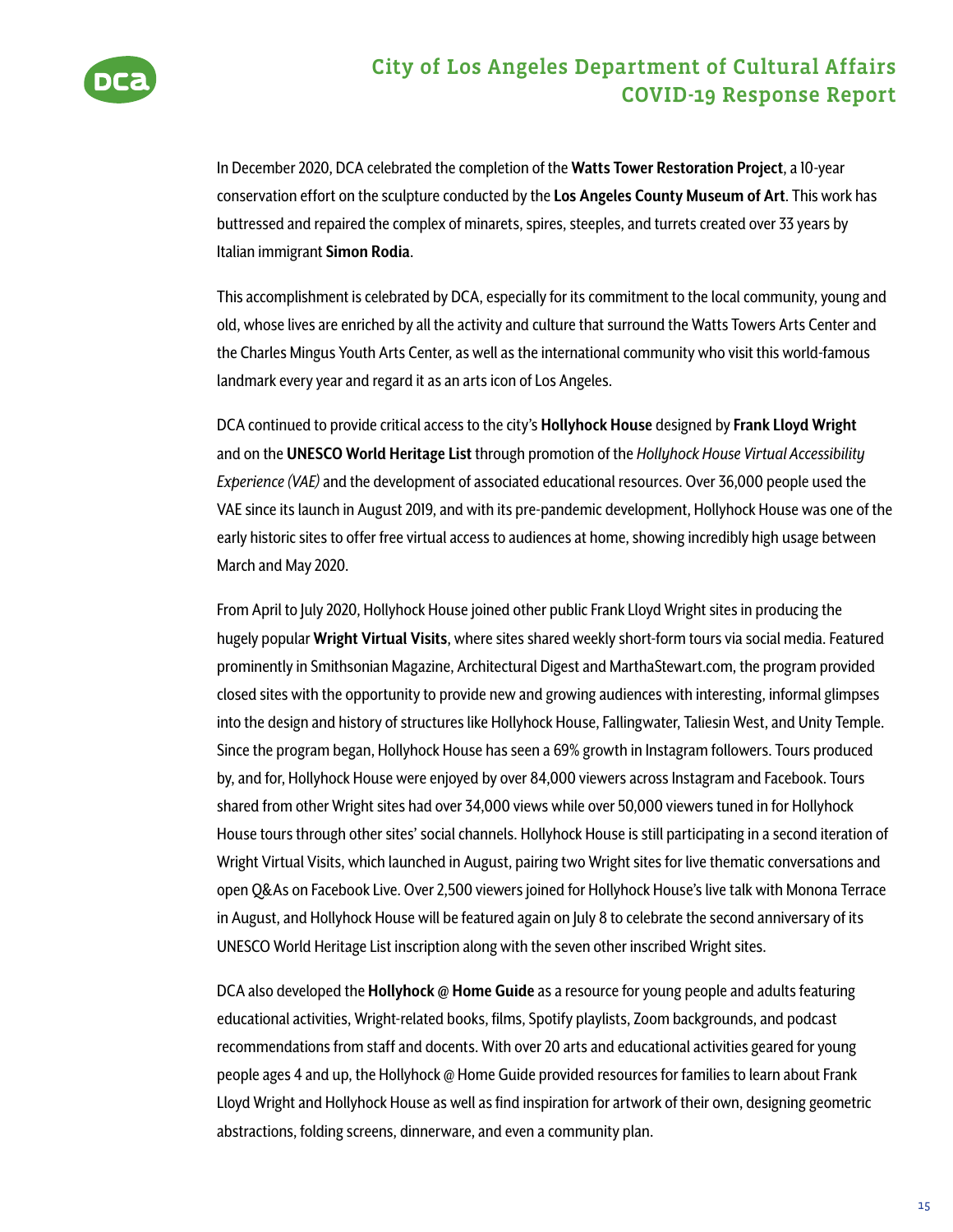#### City of Los Angeles Department of Cultural Affairs Community Arts Division

In celebration of **Hollyhock House's Centennia**l, new research into the house's construction and history are being shared through social media (#HollyhockHouse100). On April 1, DCA celebrated the birthday of Aline Barnsdall, who commissioned Hollyhock House and gifted Barnsdall Park to the City. With 97 participants, festivities included remembrances and a reading from Barnsdall descents, a performance from Bob Baker Marionette Theater, as well as presentations on Barnsdall's radical Olive Hill billboards, a transformative restoration project in the owner's bedroom, and the acquisition of two original sofa tables.

DCA also created a new live our program for Hollyhock House. IN FOCUS Live Tours are free and happen on the first and third Fridays of every month. Presented on Facebook Live, these 20-minute focus tours are led by expert docents and provide a closer look at specific spaces and features of Hollyhock House with over 130 participants (including some international viewers) for the first tour.

With 120 volunteer docents playing a central role in interpreting Hollyhock House, DCA kept this group active and engaged virtually through the pandemic with lectures and conversations, book club, and tours of other restoration projects and museums, including Wright's Martin House in Buffalo, NY.

Beyond public and docent programming, Hollyhock House continues to work with BOE, GSD, Project Restore, and numerous contractors on the major \$4.5 million restoration of Residence A, the Wright-designed guest house in Barnsdall Park. This sweeping project has required extensive research, guidance, and oversight from Hollyhock House to ensure the project adheres to the Secretary of the Interior's Standards for Restoration and that historical details are appropriately handled.

At Hollyhock House, ongoing restoration work continues as well. In collaboration with Judson Studios and Project Restore, DCA restored the owner's room art glass doors the original design in partnership with the art glass firm that initially created the windows. Wood floors in the private and public wings of Hollyhock House have also been restored and received new varnish coats during the closure to the public.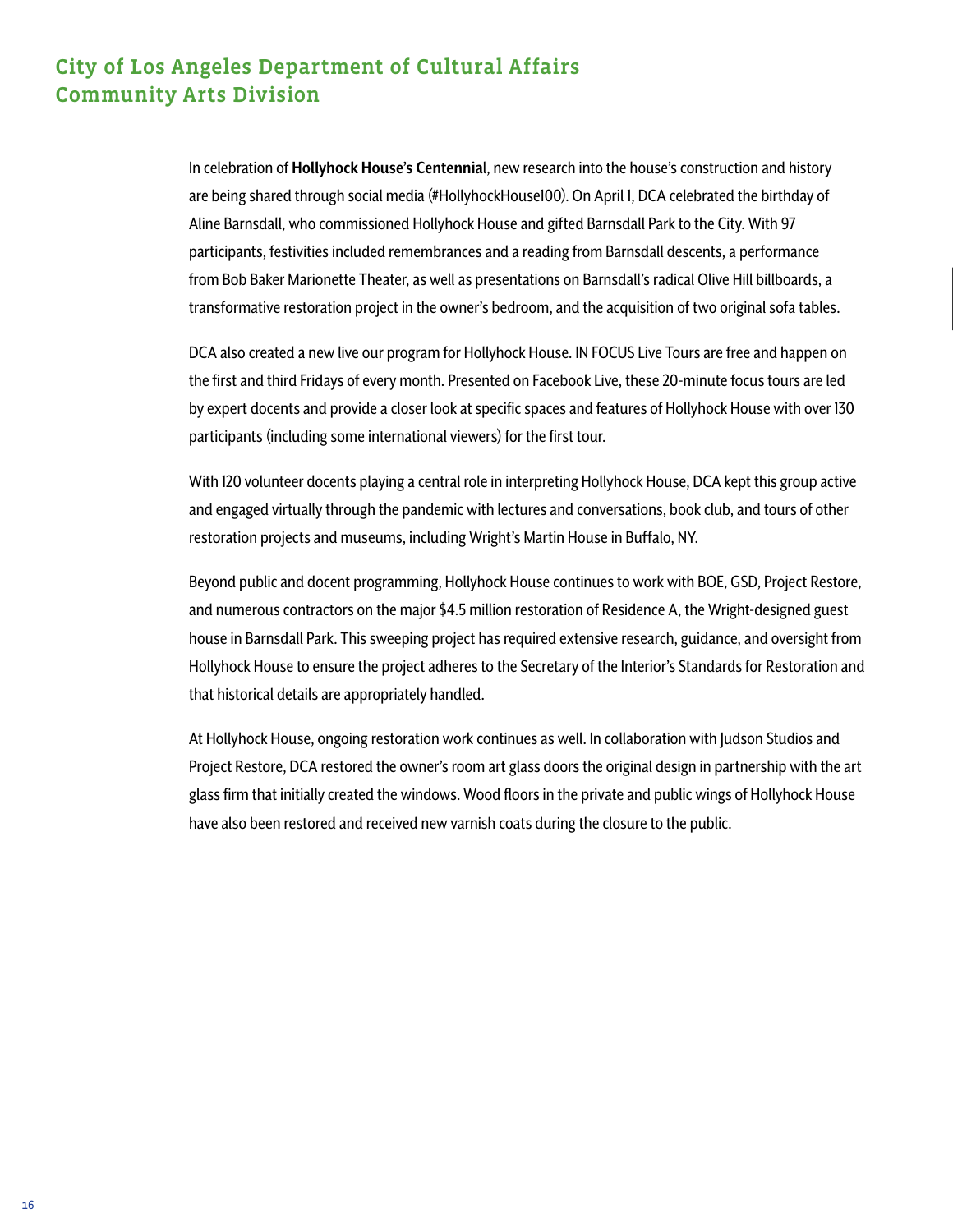## PERFORMING ARTS PROGRAM

#### "Festivals successfully moved and took place online."

DCA's **Performing Arts Program** (Perf) in the Community Arts Division provides affordable access to rehearsal and presenting space in the City's seven performing arts venues. Four of these venues are in the midst of major capital improvements. When completed, the venues will serve as economic engines for local communities fueling small businesses. These venues provide direct access to platforms for both professional and community-based groups to rent safe and affordable facilities to produce concerts, plays, recitals, and other civic gatherings. The rental program generates **\$365,000 in direct revenue**, and **supports local small businesses** adjacent to the venues.

When COVID-19 hit Los Angeles, Perf was on the verge of launching its annual **Los Angeles Jazz Caravan** in collaboration with various community artists and organizations, as well as several heritage festivals in Leimert Park Village, as part of the Leimert Park Cultural Hub (LPCH).

Festivals successfully moved and took place online with presenters including: the Barbara Morrison Performing Arts Center, Fernando Pullum Performing Arts Center, The World Stage, We Love Leimert, Jazz at LACMA, LA Third Church for Spiritual Living, and K-Jazz, amongst many others. Among the many different festivals and concerts that took place, were the Haitian Heritage Festival, Tech Leimert, Amplify Africa, SoulfulofNoise, JazzAntiqua Dance & Music Ensemble, and many more. Together, these virtual festivals and events reached nearly 100,000 participants.

> This virtual success also occurred in Canoga Park via the **Madrid Theater Cultural Hub** and its performing arts audiences. Perf was able to work with beloved local institutions such as the **Gr818ers**, **Dance Camera**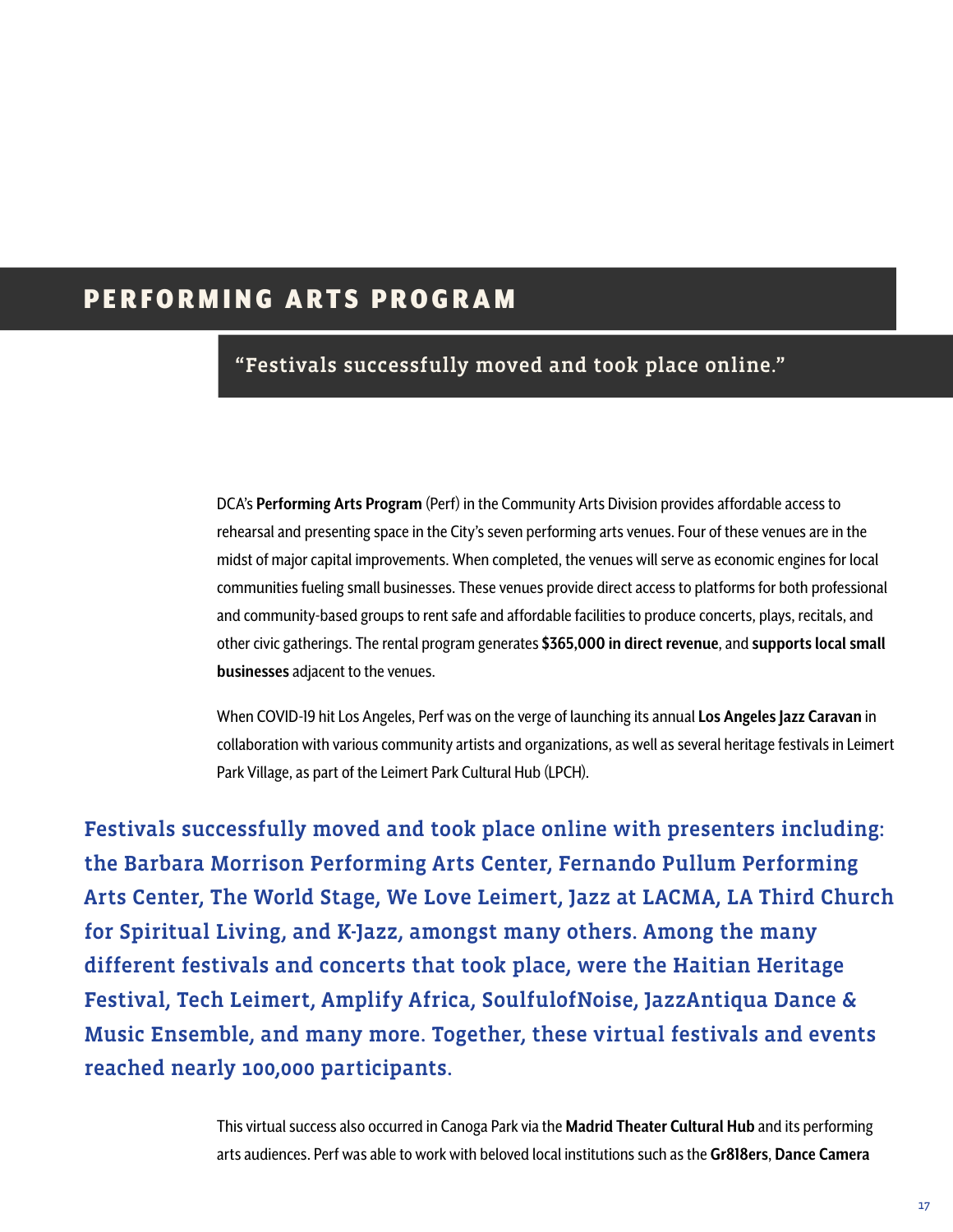### City of Los Angeles Department of Cultural Affairs Performing Arts Program

**West**, **Versa-Style Dance Company**, **San Fernando Valley Youth Chorus**, **West Valley Playhouse**, and many others, to provide programs to the West Valley and, as with the LPCH, reaching beyond the City limits to international audiences through the internet, all at no charge. This programming also included a special video featuring **Councilmember Bob Blumenfield** announcing the **Canoga Park Art Walk District** created by **11:11 A Creative Collective**.

Due to COVID-19, DCA's theaters were shuttered and staff worked remotely per the *Safer at Home Order*. However, Perf continued moving forward in managing construction and renovation projects. Attending weekly virtual meetings with the **Los Angeles Building Bureau of Engineering**, **Royal Construction**, the **CAO's office**, **Council District offices**, and the **construction crews**.

The work, labor, dedication, and commitment of the Perf team was profound as they worked to secure sufficient resources to transform venues into Performing Arts Centers. Concurrently, Perf created a new universal rental contract template for DCA's venues which was approved by the City.

> Perf is also working at the **Vision Theatre** to ensure that, once re-opened, the world-class facility housed in Leimert Park will be of service to the Village and the larger South LA community. To this goal, Perf staff attended community meetings, formed a City Taskforce on Leimert Park Village to address critical issues, and a **South L.A. Performing Arts Alliance** to ensure that this treasured cultural space and community is preserved in partnership with performing artists, presenters, and residents. The Vision Theatre is scheduled to re-open in 2022 after a **\$33 million renovation by FSY Architects**.

To build upon this effort, **DCA was recently awarded \$4,225,000 for the Vision Theatre Renovation** as part of the Mayor's program year 47 Consolidated Plan (FY2021/22) for CDBG award funding. This grant funding will authorize renovation and expansion of a City-owned performing arts and cultural facility with significant historical importance to conform to current ADA, fire, and life safety requirements in order to showcase leading-edge productions, including theatrical, musical, and live performance and to provide a performing arts training center and education space for youth. The space will comprise 17,250 square feet when completed and seat 750 people. The Vision Theatre is located in the Leimert Park Village (CD 8), an historical and contemporary center for African American art, music, and culture in Los Angeles.

Finally, with 1,500 votes cast, Perf announced a winner for the **Vision Theatre Curtain Design Contest**, artist Wendell Wiggins. His design, *Sankofa*, will grace the stage of the renovated theater. Renderings were submitted by stage designers, costume designers, art directors, and visual artists from across Los Angeles County. The virtual contest proved a success across DCA's social media channels. Not only did it serve as a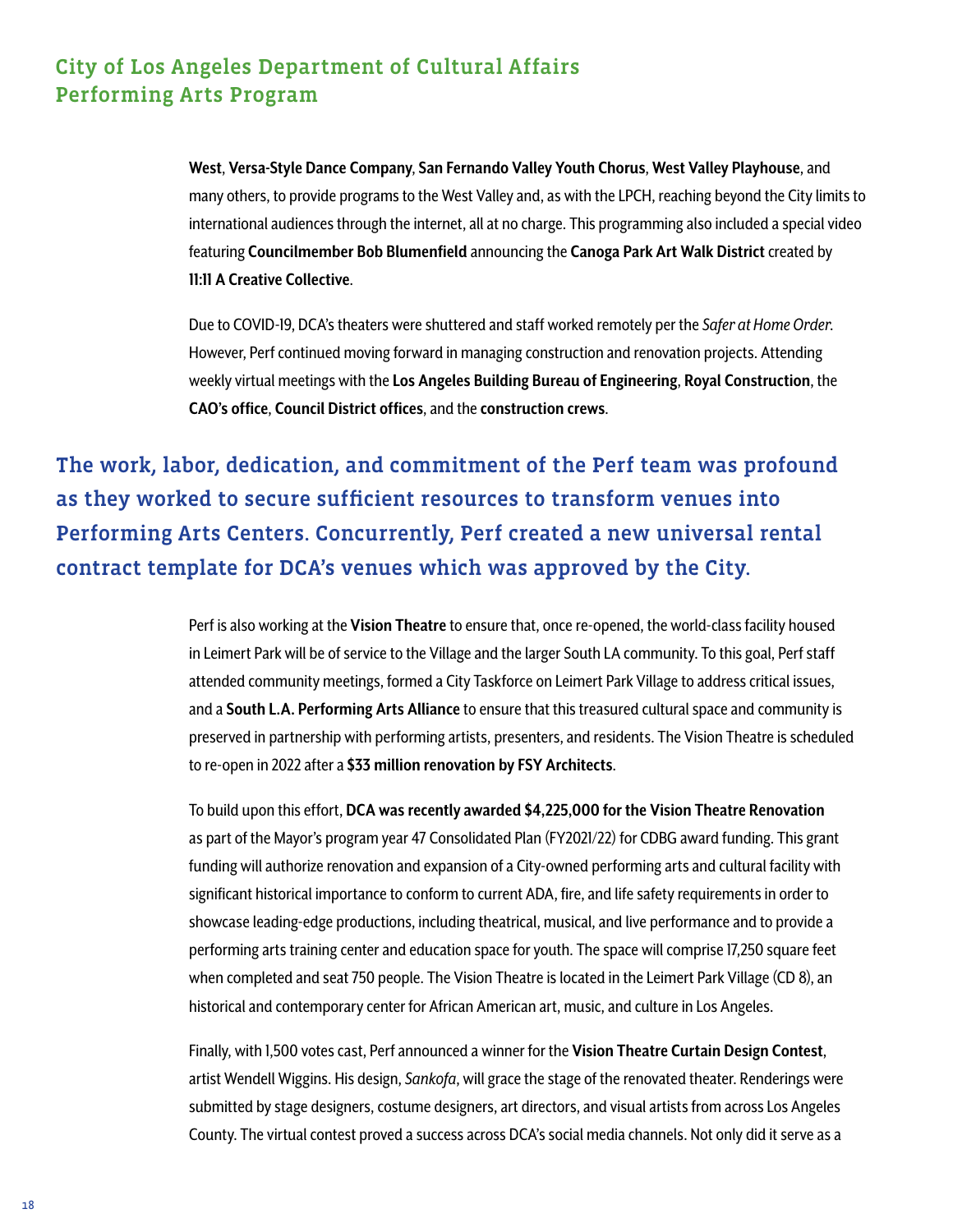

diversion from the news cycle, but also elevated the profile of LA artists, and as a citywide endeavor, provided a moment of belonging for Angelenos as celebrities reposted the voting link on their social media accounts and urged followers to vote. The curtain will go into production by April 2021. Wiggins will work with the curtain manufacturer to complete the curtain's design, understanding it may need to be augmented to meet the theater's technical and safety needs. Funds provided for the competition were procured from the overall construction budget provided for the Vision Theatre renovation.

Throughout the pandemic, Perf actively collaborated with CD 15, BOE, and the CAO's office to continue efforts to improve this historic facility. During COVID-19, DCA installed a **new lighting and sound system**, and restored the theater's **Yamaha Concert Grand Piano**, positioning the theatre as one of the best equipped in the City. The venue also served as a polling place during the 2020 Election.

Alongside the Vision Theatre, Perf also finalized a renovation plan for the **Madrid Theater** in Canoga Park. Improvements include a complete transformation of the façade and important lobby and ADA restroom designs. The Madrid is expected to start its renovation in the fall of 2021 with **Gensler Architects** brought in to contribute to the redesign of this cultural treasure for the Valley. Perf has further worked with CD 3 and BOE to bring a brand new, one-of-a-kind performing arts incubation center and residency to LA. **The Taxco**, also known as the **Canoga Park Stage Arts Lab**, will have a mission to help LA artists develop new work, and be an important new asset to the City's fleet of theatrical venues. This lab is expected to open 2022. Another recent **CDBG grant of \$3,250,000 was awarded to DCA** for the cultural hub to further enhance these efforts.

Since the onset of the pandemic, Perf's venues have actively followed the CDC's COVID-19 safety protocols and signage suggestions with two, the **Warner Grand Theatre** in San Pedro, and the **Madrid Theatre** in Canoga Park, safely re-opened for use by the community for rentals in March 2021.

> Continuing with approved safety precautions, these venues are now available for film production, streaming, rehearsals, and any other community needs at this time.

As part of DCA's service to the community, Perf hosted town halls and community conversations to share information about reopening with the primary users of the theaters. Over 100 arts organizations were affected by these venue closures, and Perf is doing everything possible to keep the City's performing arts ecosystem engaged and informed. Both the Madrid and Warner Grand posted messages of encouragement and social justice on their marquees during this period of enlightened social awareness.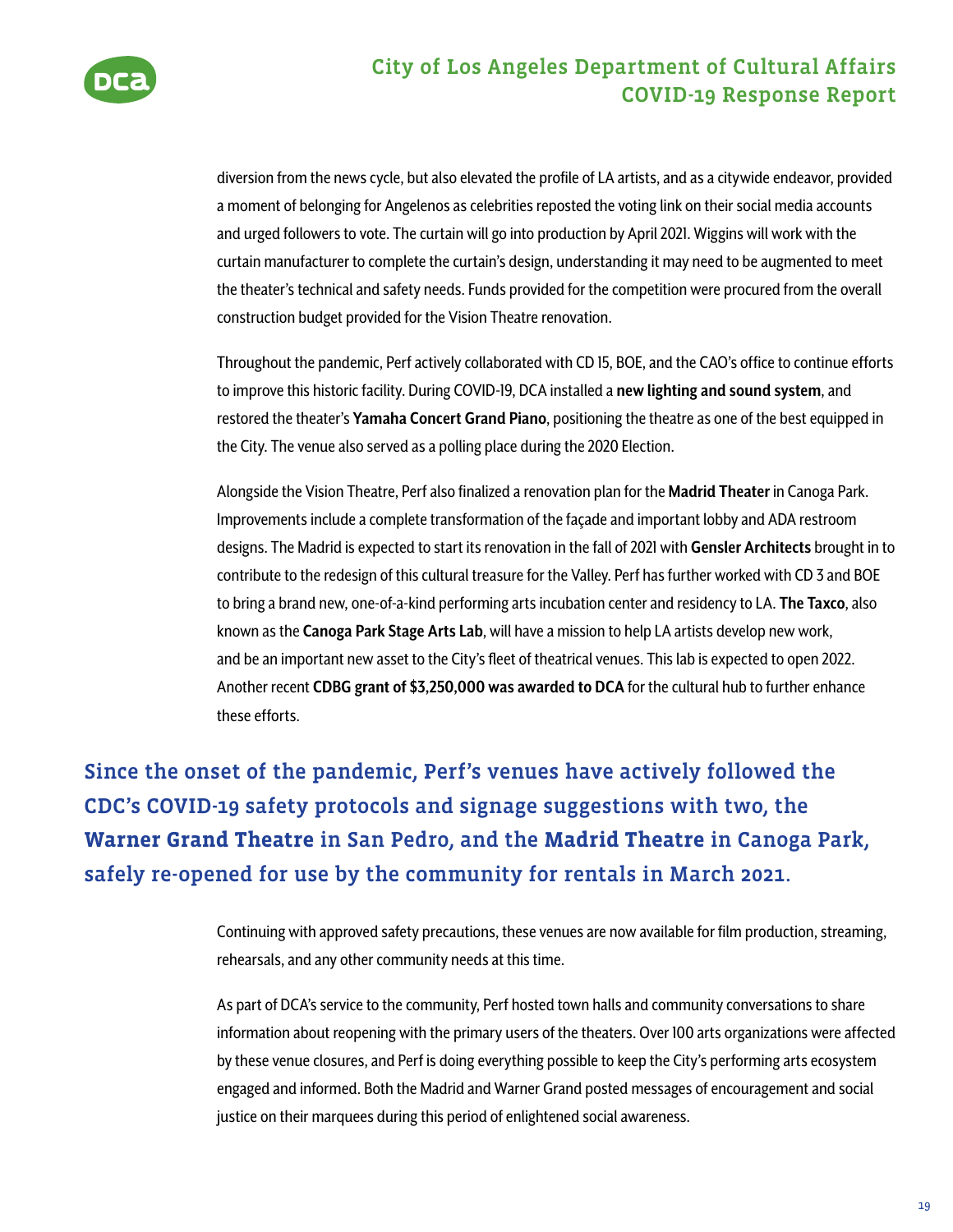### PUBLIC ART DIVISION

#### "Repurposed a program to provide emergency artist funding."

DCA's **Public Art Division** provides direct investment to enhance our public spaces. Funded by the **Percent for Art Ordinances**, DCA's public art programs commission artists to produce award-winning artworks, murals, and cultural festivals. Each commission includes rigorous outreach to ensure that the selected artist reflects the community.

The Division also manages the curatorial and administrative services of the **LAWA Art Exhibition Program**. This 18-year inter-agency partnership includes sites located at the new Midfield Satellite Concourse (MSC), the new Landside Access Modernization Program (LAMP) locations, as well as the existing LAX Terminals 1-7, Tom Bradley International Terminal (TBIT), and the Van Nuys FlyAway Terminal. The airport exhibitions highlight local artists and communities, reinforcing positive images of hope and inspiration while generating economic activity.

Lastly, the Division manages the **City Art Collection**, whose goal is to enhance the climate for artistic creativity, promote understanding and awareness of the visual arts, and heighten the artistic heritage of the City of Los Angeles.

As always, the Division has a hand on the pulse of cutting-edge artistic trends that has remained steadfast during the pandemic. As COVID-19 persisted, the Division demonstrated art's connection to world events, reflecting how artists and art organizations and the people of Los Angeles adapt and respond to the crisis.

> The Division repurposed the **Private Arts Development Fee Program** (ADF) into several emergency artist funding initiatives beginning in June 2020 with the **Restarting Community Business with Live Theaters**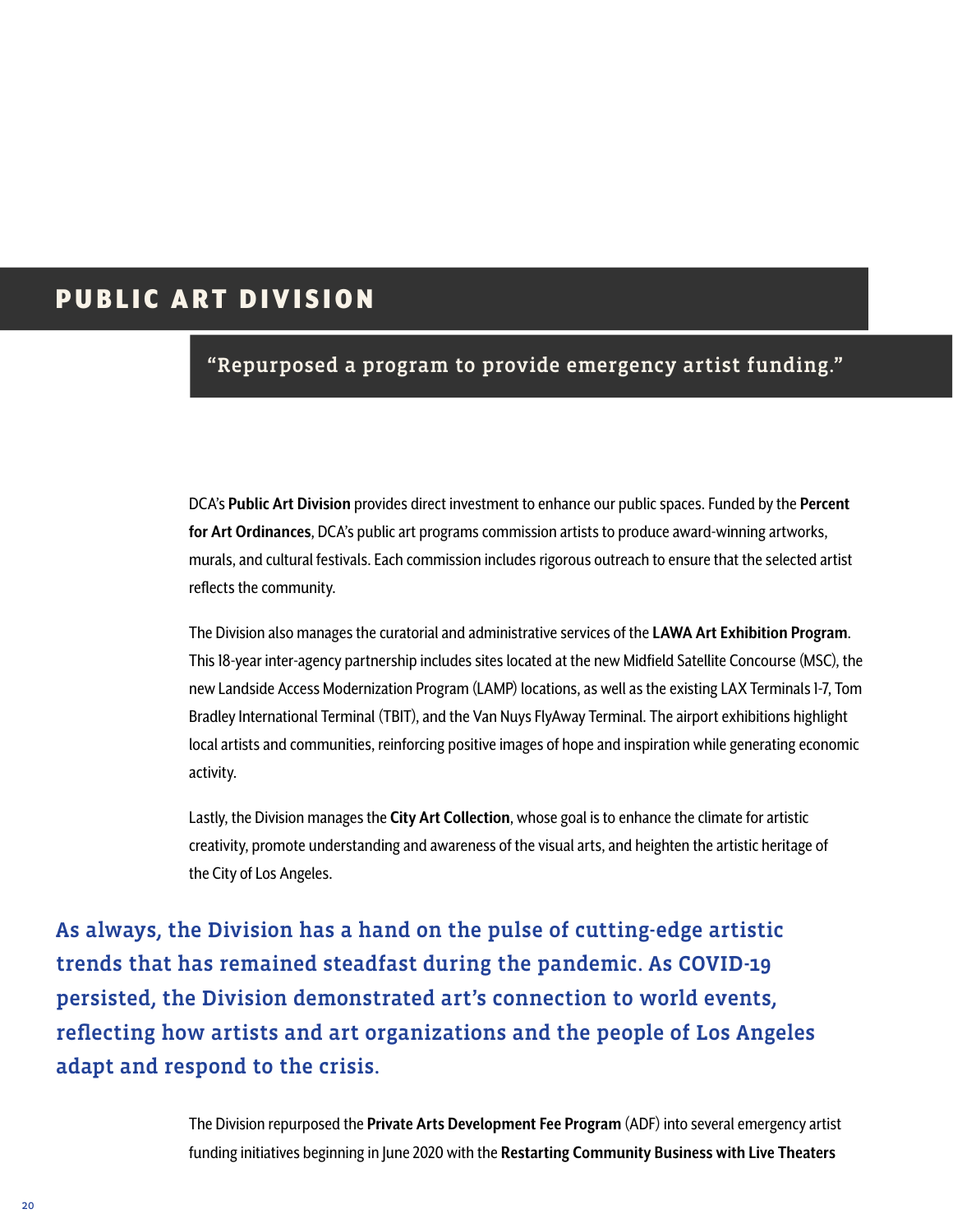

**Headquartered in Council District 2** initiative. The relief program aimed to support CD 2's live theater businesses that were affected by the *Safer at Home Order* by offering stimulus contracts of **\$8,000 to 24 nonprofit or for-profit theater businesses** to create online experiences such as theatre workshops, community classes, play-readings, one-person shows, or edited versions of past events. Funds were used for rent, salaries, artist fees, videography, marketing, website administration, and related costs that were incurred between July 1 and August 31, 2020.

According to a survey after the program, emergency funding from DCA supported programming costs, payment to external vendors and staff, rent, and other overhead bills for the participating theaters. The emergency funds sustained up to 60 days of free and accessible programming for the public. Nearly half of the theaters that received funding anticipate remaining open for at least another six months to a year from now. One-third of the theaters anticipate closing within two months or less. 46% percent of the theaters will change their business model to function within the new virtual arts environment. Comments about the program expressed gratitude and were extremely positive.

In the summer of 2020, the Division and the City Council designated \$340,000 in Arts Development Fees to establish a **Citywide COVID-19 Emergency Response Progra**m to provide additional relief to individual artists who live in Los Angeles.

> This was an opportunity for artists to reimagine public art and how it was experienced in the places that we live, shop and play while providing economic relief to support artists in these areas. With an overwhelming response of more than 700 applicants, DCA was able to convene a professional peer panel to review the applications and center those artists who identified as Black, Indigenous, People of Color as well as LGBTQI+ that were the most gravely affected by the pandemic. This resulted in **251 awards** that were released and the virtual exhibition, *Reimagine Public Art*, launched on DCA's website that can be experienced through August 31, 2021.

> In response to the continued economic shifts created by COVID-19, the Division and the City Council introduced the second iteration of an artist relief program. **Art Development fees of \$434,063** were designated to establish a **Council District Specific COVID-19 Emergency Response Program** (ERP). Nonprofit arts organizations and small commercial businesses that function as cultural spaces were required to be headquartered in one of the five specified council districts, and individual artists had to live in these districts as well. Artwork generated through the ERP Round 2 will be included in the Reimagine Public Art exhibition featured on DCA's website. In total, since March 2020, the Public Art's Division's programming has reached over **73,750 participants** through its programming.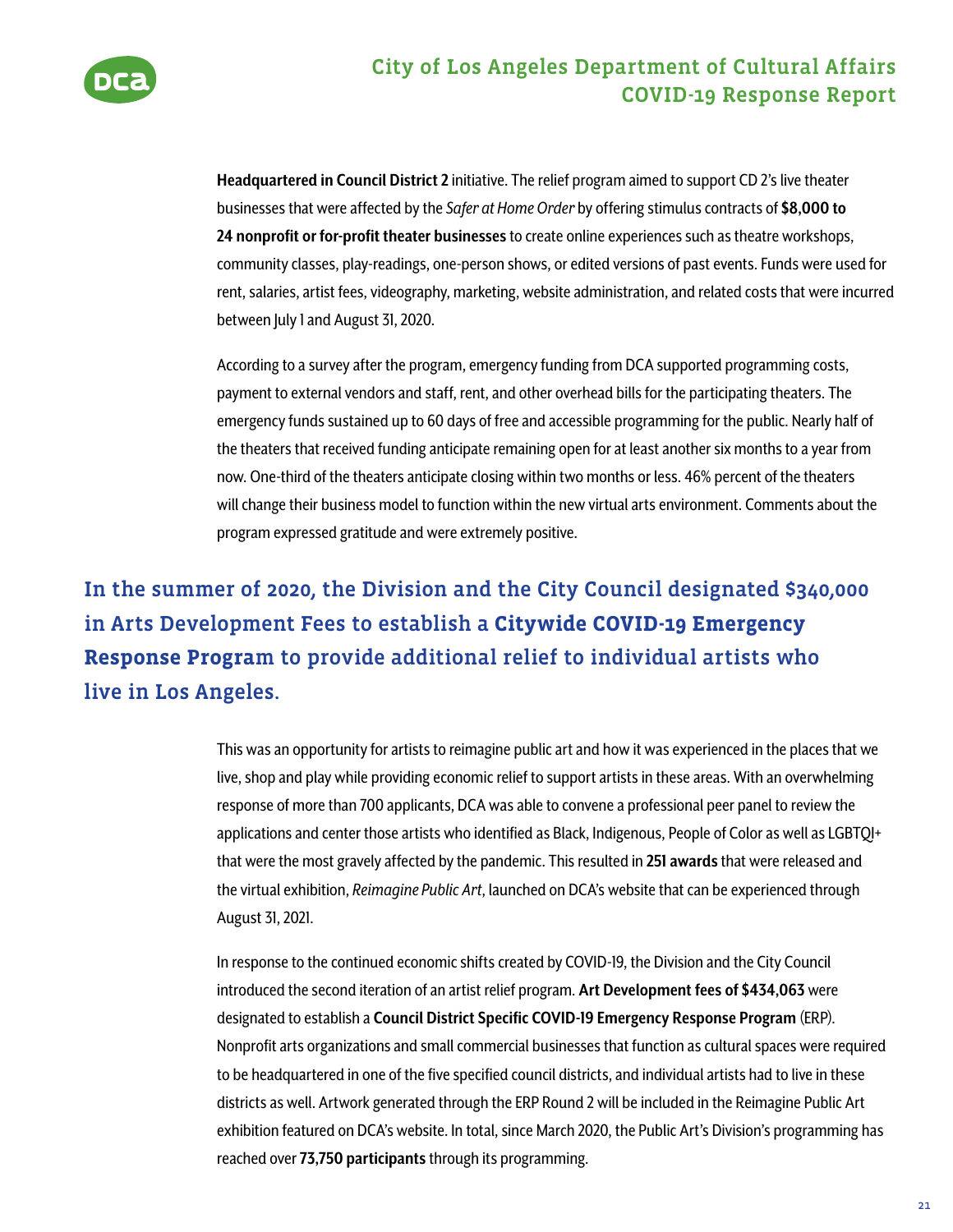### City of Los Angeles Department of Cultural Affairs Public Art Division

Continuing its work in the cultivation and preservation of LA's renowned legacy as a city of murals, it has provided for the creation of **12 new murals throughout the City**. Amongst the highlights are LA muralist **Sergio Robleto's** *Champions of Adversity* which was recently commissioned for the Spring Street Bridge Mural at Albion Riverside Park. Another, *Animal Conversation* by **Pascaline Doucin-Dahlke** was also commissioned for the North Central Animal Shelter mural. These projects are funded by DCA's Public Works Improvements Arts Program and managed by the Department's Mural Program.

Alongside these are two other murals who have made a cultural splash in CD 8: *A Guide to Fly* by **DREAM HAUS** that plays with the definition of the word flight as a verb and its slang version of "being fly." The project is interactive mimicking an activity book and giving people a sense of self-discovery and power to feel that they have choices in the way public art is created and relates to the community. The other, an untitled piece by **Daniel Monteavaro** is a mural that plays with iconic symbols of Los Angeles and the ingenuity and craftsmanship of South LA residents as it presents painted hands that create bright, beautiful birds taking in the shapes from the background and bringing them into the foreground as that is the heart of a community.

Lastly, DCA has partnered with the **Southern California Regional Rail Authority** (SCRRA), **Metrolink**, and **Council District 6**, in order to create an artistic amenity which will showcase diverse perspectives on the past, present, and future of Van Nuys, and will provide administrative and curatorial oversight on the installation of more than **20 murals** along the **Van Nuys Metrolink Station**. A sub-recipient grant will allow DCA to allocate \$500,000 that will support local artists, reinforce the goals of public transportation, and create an additional mural destination in the San Fernando Valley.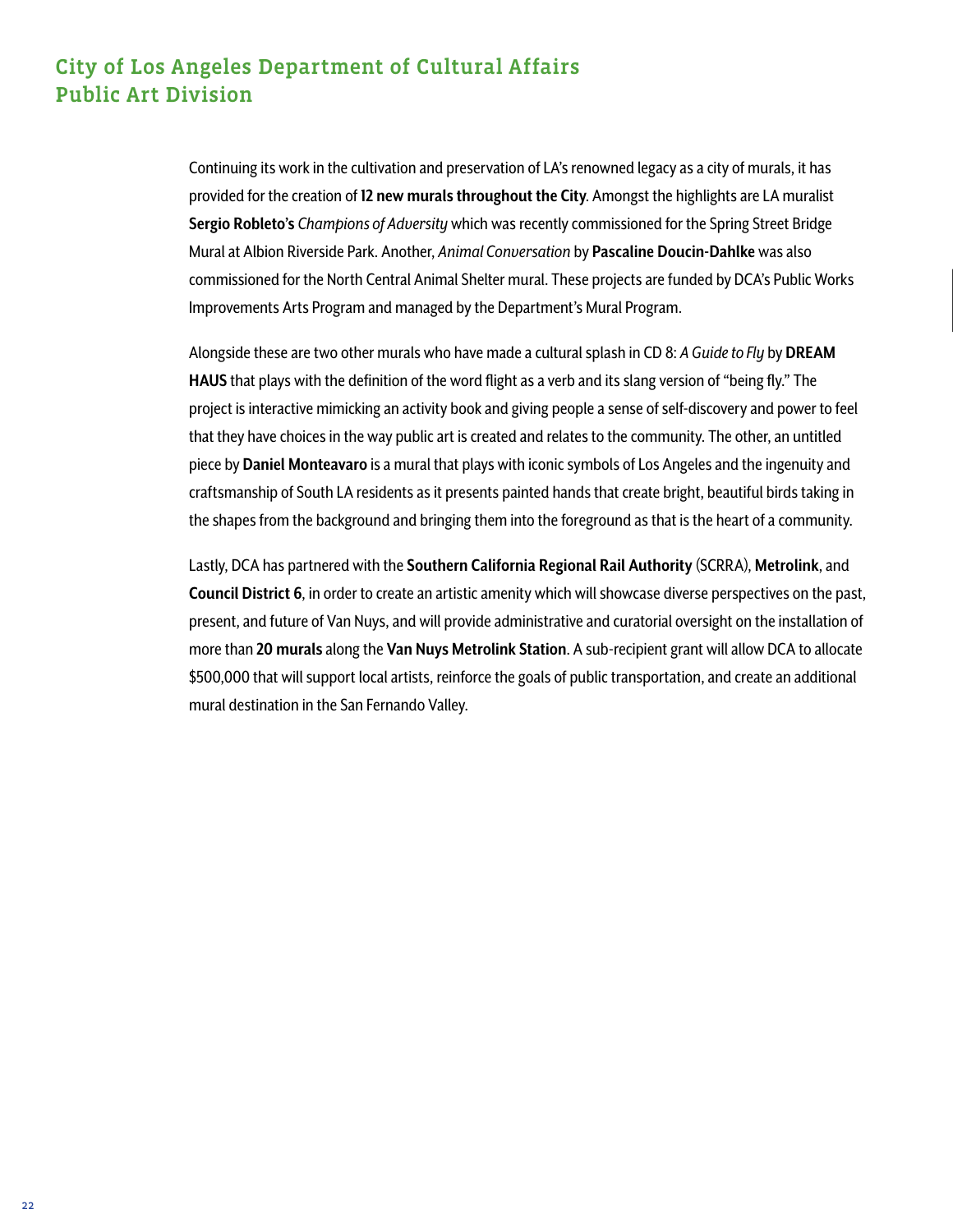### GENERAL ADMINISTRATIVE AND SUPPORT PROGRAM

#### "GASP has done a swift and effective job."

 DCA's **General Administrative and Support Program** (GASP) encompasses personnel, payroll, facilities, budgeting, and accounting. The team is responsible for processing over 500 contracts annually, positioning DCA as the second ranking agency in terms of the number of City of LA contracts awarded and administered. The proper and smooth administration of the department ensures that the city continues its tradition as a leading artistic destination, incubator and cultural hub.

### Since the start of the COVID-19 pandemic, GASP has done a swift and effective job of moving administrative work to a digital format.

This work has improved tremendously through the acceptance of digital signatures for signing contracts, AFEs, and invoices. This small administrative adjustment has not only expedited the ability to process these documents, but also facilitated the tracking of workflow. GASP staff has found that less time is now being taken to process the administrative work. Inclusively, this digital administrative turn has allowed for the Department to improve its environmental footprint.

Currently, the average time it takes for contracts to be approved by the City Attorney and uploaded to the City Clerks Council File Index for funds to be encumbered has narrowed down to one day. Prior to the pandemic, staff would have to physically travel to City Hall and deliver documents to the City Attorney's Office, in hopes of them being processed before the end of the day. Their office would then order our staff to deliver said documents to the City Clerk's office for uploading to the Index. This process would take multiple days and delay contracts from being encumbered and invoices to be paid. Now, we are able to execute all these tasks in a single day, speeding the process of payments.

The GASP team, in many ways, is the backbone and nervous system of the Department and its continued support and service amidst rapidly changing priorities facilitates the delivery of services produced by the rest of the Department.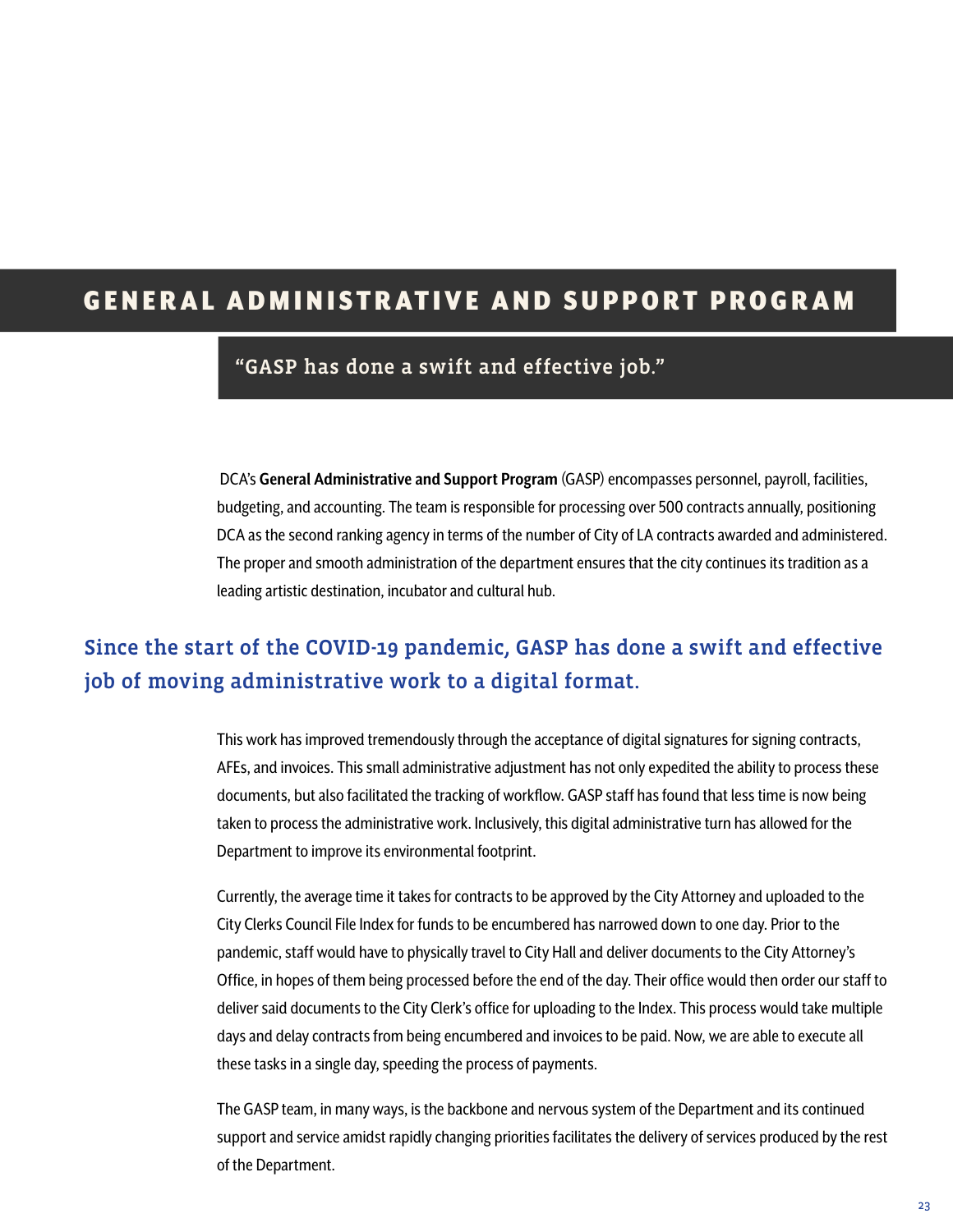## CONTINUED DEDICATION AND SERVICE

"DCA continues to operationalize equitable service delivery."

As a **national leader**, the Department of Cultural Affairs continues to operationalize equitable service delivery with excellence at its core. From the award-winning Arts Activation Fund, to the Promise Zone Arts Initiatives, to the first UNESCO World Heritage Site for Los Angeles with the Frank Lloyd Wright Hollyhock House commissioned by Aline Barnsdall, and even the Golden Globes and a historic Presidential Inauguration, DCA continues to demonstrate innovative strategies to expand access to arts, culture, and creativity.

> DCA staff, partners, community members, and grantees alike all have responded amidst this unprecedented COVID-19 global crisis. **Through DCA, the City expanded its reach to the public it intends to serve in its goal to make Los Angeles the best run city in the country and beyond**.

As demonstrated during the worldwide pandemic through the increased demand for artistic and cultural experiences:

- **Example 2 Arts and culture have been, and continue to be, essential for the well-being of human beings, teaching us, entertaining us, nurturing us, and inspiring us even in the direst of times.**
- **Example Firefighters, doctors, farmers, and first-responders, artists and arts and cultural organizations mobilized to meet the immediate needs of people, as the pandemic hit beyond the physical, affecting them emotionally, mentally, and spiritually.**
- **Example 2 Arts and culture even has the power to console us through the incalculable loss we have experienced and seen in others.**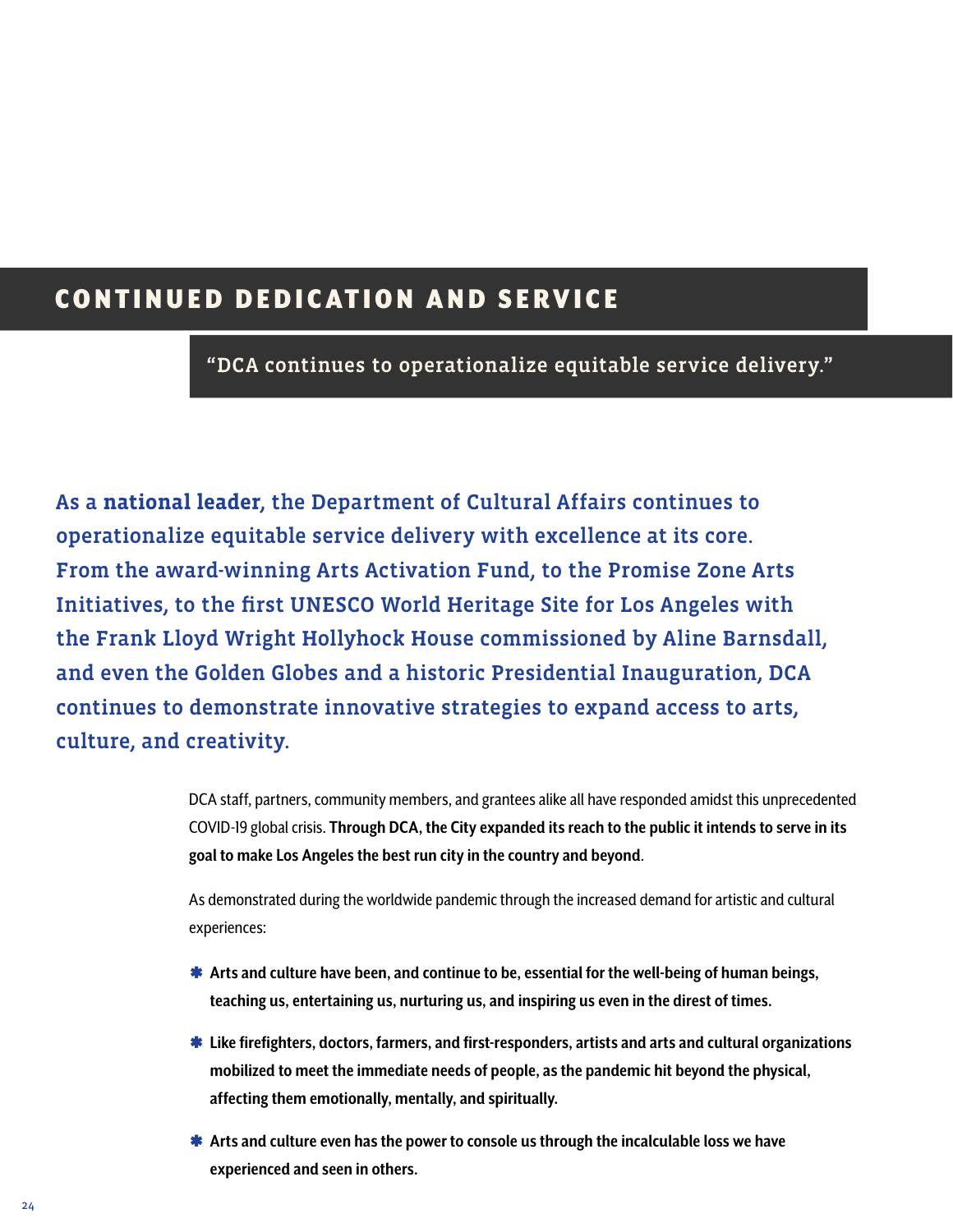

DCA remains optimistic that during this next period of economic recovery, DCA will continue this important work and looks forward to continuing to set an example for Los Angeles as the leading global arts metropolis the City has become and will continue to be for the rest of the century.

United with partners, advocates, and alliances, **DCA is strategically rooted in, and unequivocally committed to, the values of: Inclusion, Diversity, Equity, Excellence, and Access**. These values inform our inclusive communications and intentionally collaborative initiatives.

> **This commitment ensures that we will continue to provide accessible, well-funded, well-managed, and well-stewarded Neighborhood Arts and Cultural Centers, theaters, historic sites, public art projects, grantee events, performances, and educational initiatives for as many people as possible, reinforcing our citywide arts equity goals post pandemic**.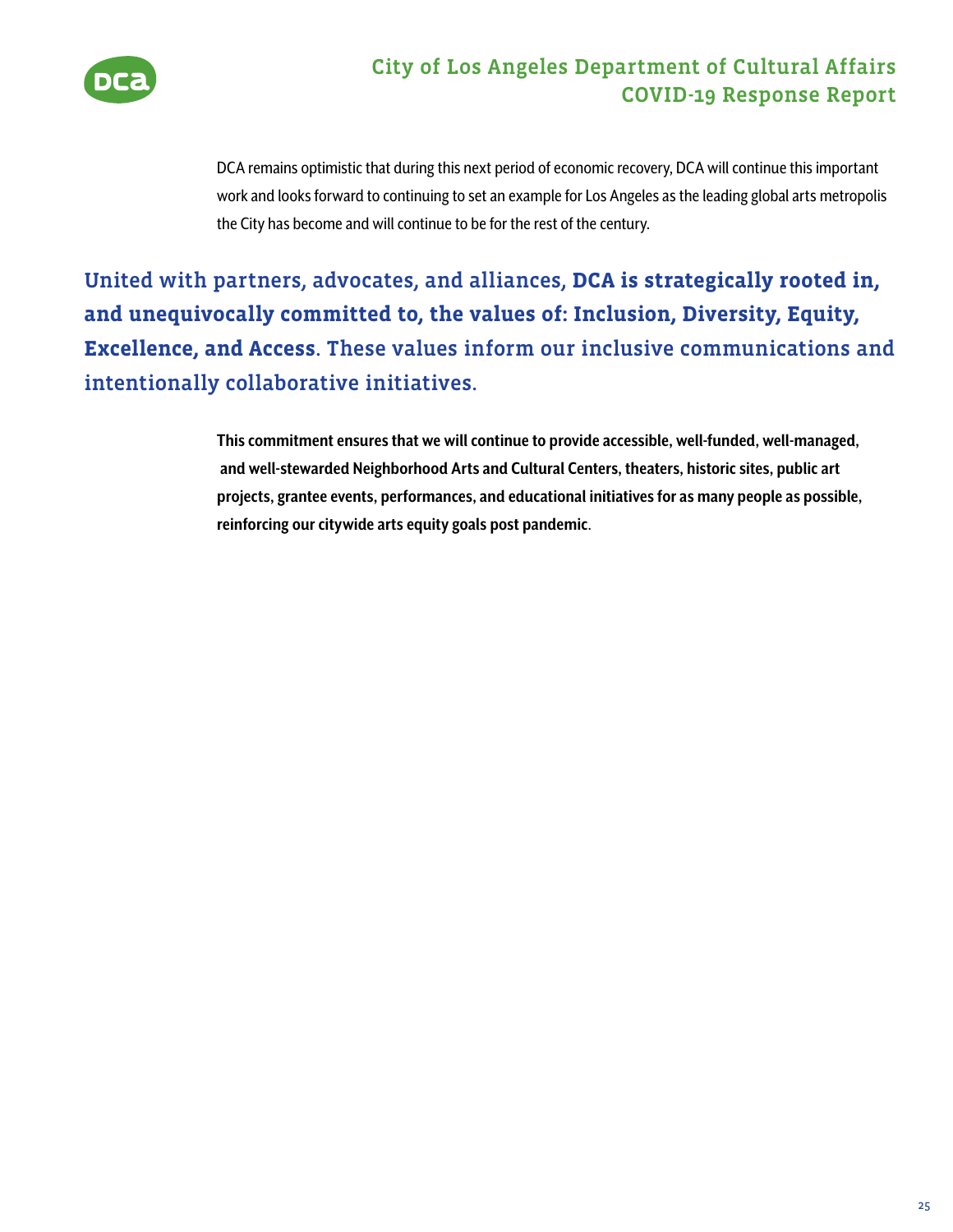## ABOUT THE CITY OF LOS ANGELES

### DEPARTMENT OF CULTURAL AFFAIRS

As a leading, progressive arts and cultural agency, DCA empowers Los Angeles's vibrant communities by supporting and providing access to quality visual, design, literary, musical, performing, and educational arts programming; managing vital cultural centers; preserving historic sites; creating public art; and funding services provided by arts organizations and individual artists.

Formed in 1925, DCA promotes arts and culture as a way to ignite a powerful dialogue, engage LA's residents and visitors, and ensure LA's varied cultures are recognized, acknowledged, and experienced. DCA's mission is to strengthen the quality of life in Los Angeles by stimulating and supporting arts and cultural activities, ensuring public access to the arts for residents and visitors alike.

DCA advances the social and economic impact of arts and culture through grantmaking, public art, community arts, performing arts, and strategic marketing, development, design, and digital research. DCA creates and supports arts programming, maximizing relationships with other city agencies, artists, and arts and cultural nonprofit organizations to provide excellent service in neighborhoods throughout Los Angeles.

For more information, please visit *culturela.org* or follow us on Facebook at *facebook.com/culturela*, Instagram *@culture\_la*, and Twitter *@culture\_la*.



DEPARTMENT OF CULTURAL AFFAIRS City of Los Angeles

201 North Figueroa Street, Suite 1400 Los Angeles, California 90012

| <b>TEL</b> 213.202.5500  | <b>TWITTER</b>            | @culture LA                  |
|--------------------------|---------------------------|------------------------------|
| <b>FAX</b> 213.202.5517  |                           | <b>INSTAGRAM @culture LA</b> |
| <b>WEB</b> culturela.org | <b>FACEBOOK</b> cultureLA |                              |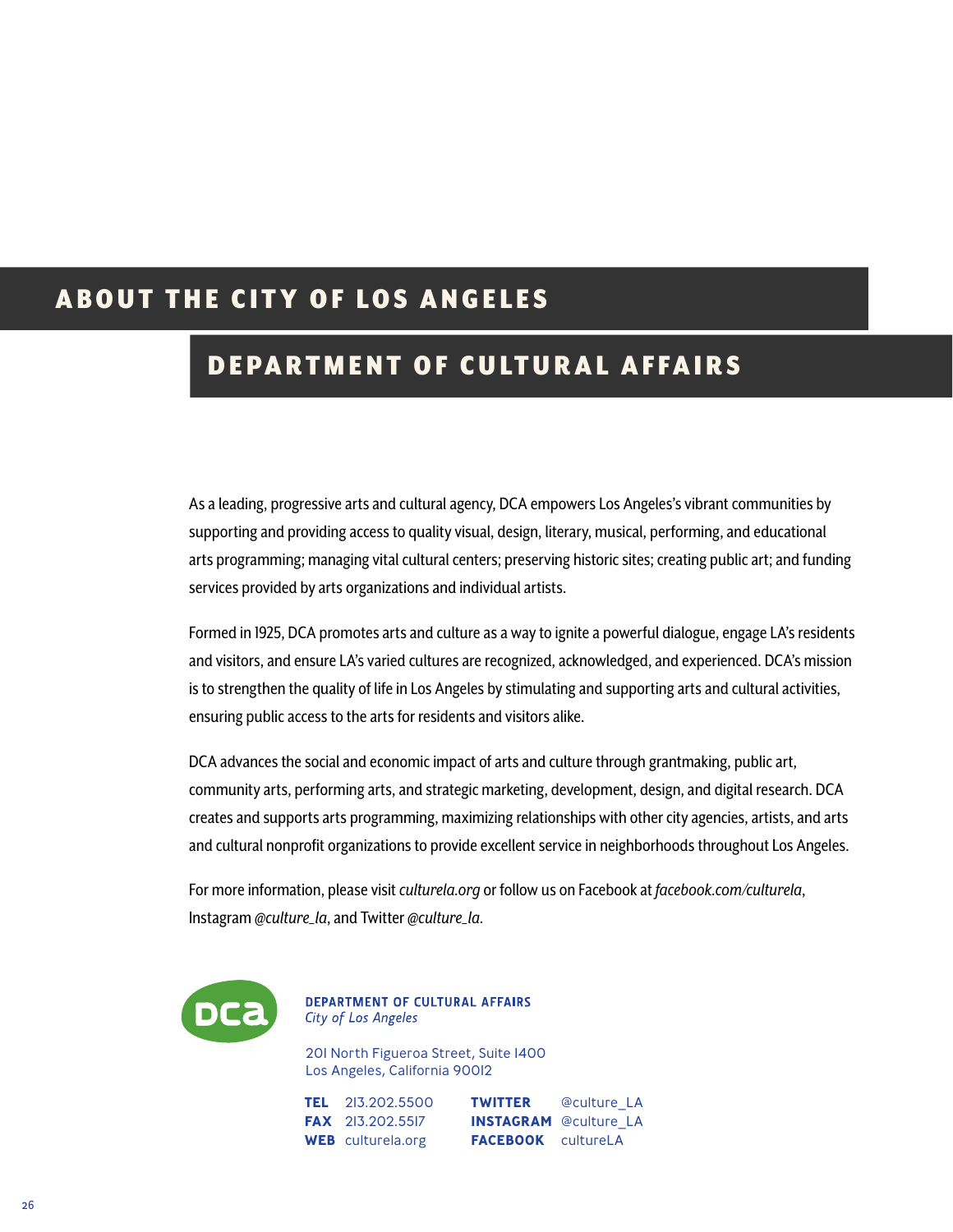